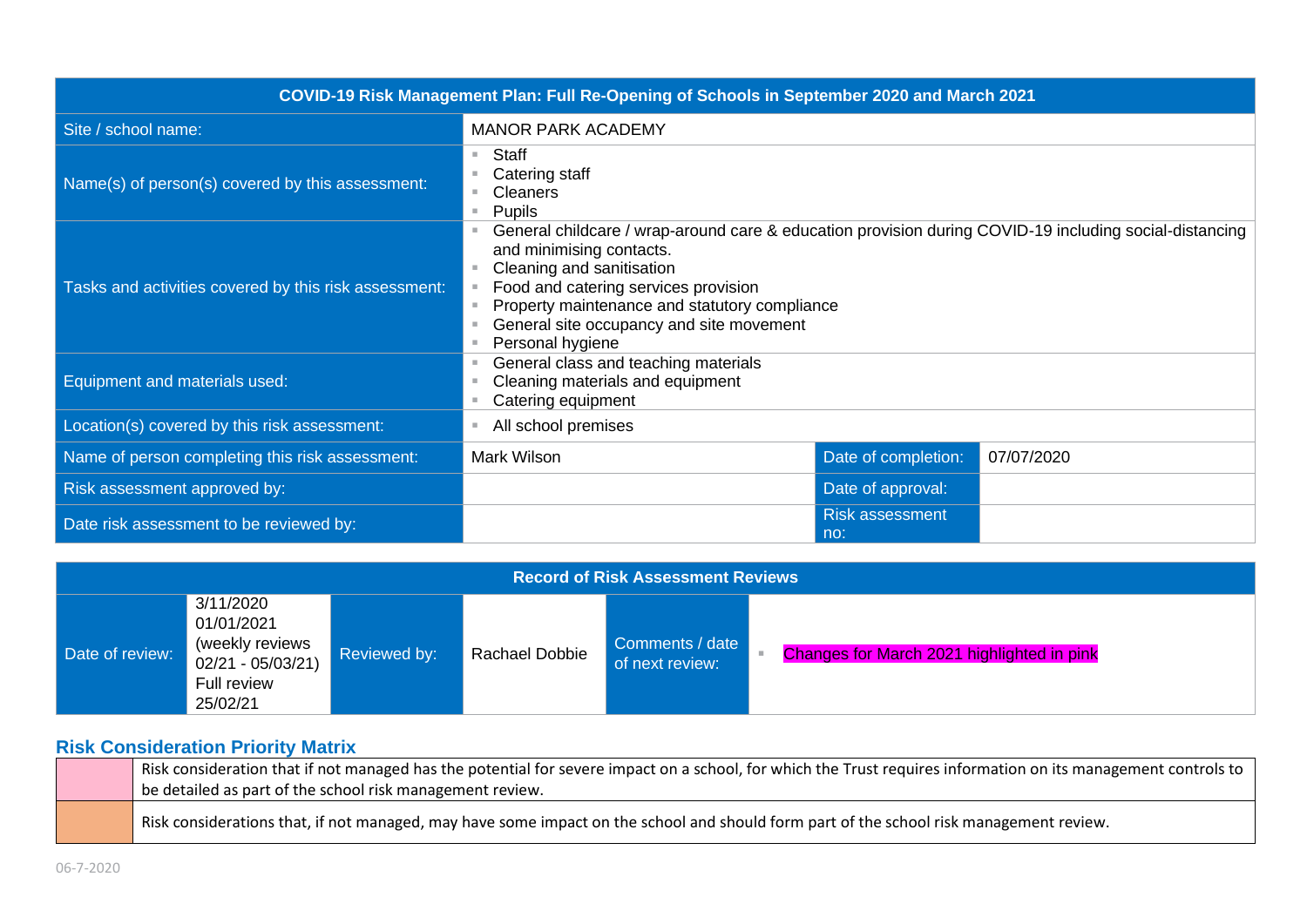Risk consideration that do not present a significant risk but could form part of the school risk management review.

|                                         | <b>Risk Consideration</b>                                                                                                                                                                                                                                                                                                                                                                                                                                                                                                                                                                                                                                                                                                                                                                                                                                                                                                                                                                                                                                                                                                                                                                                                                                                                                                                                                                                                                                                                                                                                                                                                                                                                                                                                                                                                                                                                                                                                                                                                                                                                                                     | <b>School Management Arrangements</b>                                                                                                                                                                                                                                  | <b>Further Actions Needed</b>                                                                                                                                                                                                                                                                        | <b>Risks, Issues &amp; RAG Rating</b>                                                                                                                                              |
|-----------------------------------------|-------------------------------------------------------------------------------------------------------------------------------------------------------------------------------------------------------------------------------------------------------------------------------------------------------------------------------------------------------------------------------------------------------------------------------------------------------------------------------------------------------------------------------------------------------------------------------------------------------------------------------------------------------------------------------------------------------------------------------------------------------------------------------------------------------------------------------------------------------------------------------------------------------------------------------------------------------------------------------------------------------------------------------------------------------------------------------------------------------------------------------------------------------------------------------------------------------------------------------------------------------------------------------------------------------------------------------------------------------------------------------------------------------------------------------------------------------------------------------------------------------------------------------------------------------------------------------------------------------------------------------------------------------------------------------------------------------------------------------------------------------------------------------------------------------------------------------------------------------------------------------------------------------------------------------------------------------------------------------------------------------------------------------------------------------------------------------------------------------------------------------|------------------------------------------------------------------------------------------------------------------------------------------------------------------------------------------------------------------------------------------------------------------------|------------------------------------------------------------------------------------------------------------------------------------------------------------------------------------------------------------------------------------------------------------------------------------------------------|------------------------------------------------------------------------------------------------------------------------------------------------------------------------------------|
| ➤                                       | <b>Instructions for Using This Updated Template:</b><br>This document is essentially an update to the original Risk Management Plan (RMP) Template issued in May 2020 and follows the issuing of Government Guidance on Full<br>Re-Opening of Schools from September 2020. Please click here to view the full guidance.<br>This new template essentially contains all of the sections found in the original version, however, and to take account of the new Government guidance:<br>> Sections highlighted in yellow will need to be reviewed / updated as necessary by the schools in light of the new Government guidance - please note that there will be<br>some resultant changes to wording / content of the Risk Consideration descriptor in relation to these yellow sections.<br>▶ Sections that are "greyed-out" are, in principle, unaffected by the new Government guidance and the management arrangements / actions / methodology identified<br>in your previous RMP will remain generally appropriate, however, you must still consider their adequacy going forward for the purposes of this updated RMP in the<br>event that those arrangements need revising or upscaling to account for the increased school population on full re-opening. Some updating may also be required to<br>take account based on experience and "lessons learned" since partial re-opening in June<br>An Appendix (red section) has been incorporated at the end of this document in order to capture brand new issues presented by the new Government Guidance that<br>schools must consider and address with satisfactory management arrangements, further actions and a RAG-Rating. - remember that the requirement is for sensible<br>and proportionate control measures which follow the health & safety hierarchy of control to reduce the risk to the lowest reasonably practicable level given a schools<br>particular and individual circumstances.<br>Please read through the whole of this template including the new Appendix section prior to completing your updated RMP - any questions, please contact Estates. |                                                                                                                                                                                                                                                                        |                                                                                                                                                                                                                                                                                                      |                                                                                                                                                                                    |
|                                         | Description of the prioritised areas of risk and<br>issues identified by the Trust as requiring<br>consideration as part of this Risk<br>Management Process - example below:                                                                                                                                                                                                                                                                                                                                                                                                                                                                                                                                                                                                                                                                                                                                                                                                                                                                                                                                                                                                                                                                                                                                                                                                                                                                                                                                                                                                                                                                                                                                                                                                                                                                                                                                                                                                                                                                                                                                                  | Please identify and describe how<br>each risk consideration factor has<br>been reviewed, rationalised and<br>applied (or achieved differently /<br>improved upon) at school level and<br>what management arrangements<br>have been put in place.                       | Identify and describe any<br>additional actions or management<br>arrangements that will need<br>putting in place, over and above<br>those already implemented, in<br>order to ensure that risks are<br>mitigated and managed<br>effectively.                                                         | Identify any residual risks<br>and issues that require<br>further action and / or<br>support and apply a RAG<br>rating colour as per the<br>matrix at the end of this<br>document. |
| Social-Distancing & Minimising Contacts | Schools should review the allocation of space<br>available for education activities in order to<br>minimise the number of contacts that a pupil<br>has during the school day and to maximise<br>social-distancing between those in school as<br>much as is reasonably possible. Please confirm<br>general arrangements for grouping children<br>together ("bubbles" - e.g. by class or year<br>group); avoiding contact between separate<br>bubbles and maximising social-distancing within                                                                                                                                                                                                                                                                                                                                                                                                                                                                                                                                                                                                                                                                                                                                                                                                                                                                                                                                                                                                                                                                                                                                                                                                                                                                                                                                                                                                                                                                                                                                                                                                                                   | The full capacity would be 412<br>pupils across Year Groups:<br><b>Bubbles at Manor Park</b><br><b>Bubbles by classes wherever</b><br>possible<br>Drop off<br>Drop off - zoned waiting areas.<br>One way system - new path<br>installed on the field for EYFS &<br>KS1 | <b>PE</b> to either be taught<br>outside or kept in class<br>bubbles if taught inside.<br>Minimise mixing of classes<br>in PE wherever possible.<br>Siblings can attend clubs<br>with a different bubble if<br>requested due to logistical<br>difficulties. RD must be<br>contacted to arrange this. |                                                                                                                                                                                    |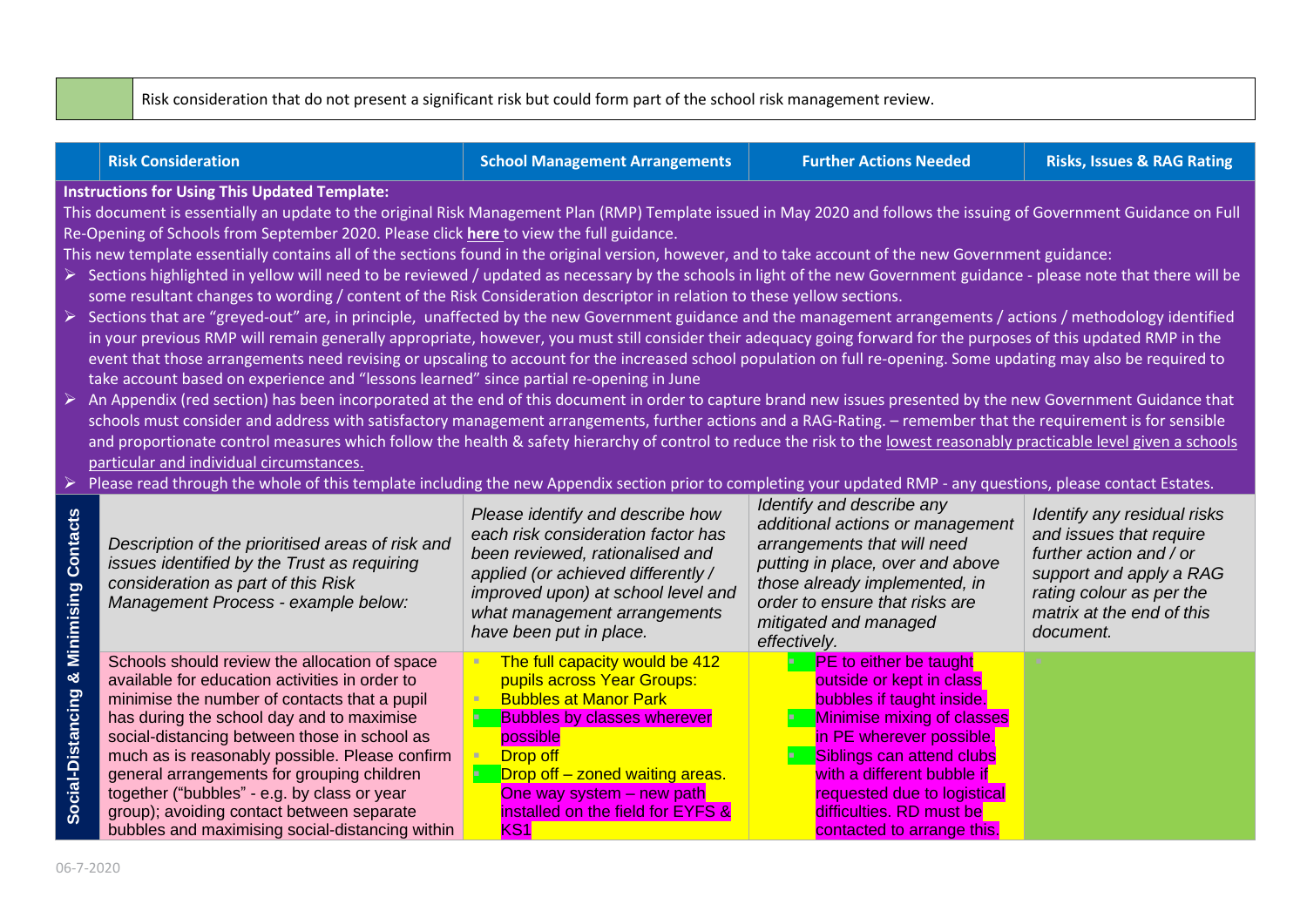| <b>Risk Consideration</b>                                                                                                                                                                                                                                                                                                                                                                                                             | <b>School Management Arrangements</b>                                                                                                                                                                                                                                                                                                                                                                                                                                                                                                                                                                                                                             | <b>Further Actions Needed</b>                                                                                                                                                                                                                      | <b>Risks, Issues &amp; RAG Rating</b> |
|---------------------------------------------------------------------------------------------------------------------------------------------------------------------------------------------------------------------------------------------------------------------------------------------------------------------------------------------------------------------------------------------------------------------------------------|-------------------------------------------------------------------------------------------------------------------------------------------------------------------------------------------------------------------------------------------------------------------------------------------------------------------------------------------------------------------------------------------------------------------------------------------------------------------------------------------------------------------------------------------------------------------------------------------------------------------------------------------------------------------|----------------------------------------------------------------------------------------------------------------------------------------------------------------------------------------------------------------------------------------------------|---------------------------------------|
| bubbles. Some mixing into wider groups for<br>specialist teaching, wraparound care and<br>transport may be considered appropriate.                                                                                                                                                                                                                                                                                                    | Line up at zone on map and go<br>$\mathbf{H}$<br>in as a whole class<br>Nursery 08:30<br>Reception 08:30<br>Y1 08:40<br>Y2 08:45<br>ъ<br>Y3 08:50<br>×<br>Y4 08:40<br>ъ<br>Y5 08:45<br>п<br>Y6 08:50<br>Classes must not go in before<br>their times unless it is<br>raining/snowing heavily<br>New marking and feedback<br>policy in place.                                                                                                                                                                                                                                                                                                                      |                                                                                                                                                                                                                                                    |                                       |
| Class layouts will need to be adapted (possibly<br>pupils forward-facing / side by side) and placed<br>in such a way to reduce pinch points, ensuring<br>that free movement is possible and to maximise<br>social-distancing. Ideally, adults should<br>maintain a 2m distance from each other, and<br>from children. Close face to face contact should<br>be avoided and time spent within 1 metre of<br>anyone should be minimised. | In reception children and nursery<br>will social distance where<br>possible<br>Door and windows will remain<br>open to aid air flow but a balance<br>will be created to maintain a<br>suitable temperature (eg.<br>Opening windows at some point<br>each lesson to enable air flow or<br>opening windows when children<br>are not in class)<br>Fire drill completed and recorded<br>on parago<br><b>Placement will allow for flow to</b><br>×<br>the door so fire exiting can be<br>achieved safely<br>Surfaces will be wiped down<br>regularly<br>Equipment will need to be<br>cleaned down daily including<br>toys, lego etc There are two<br>handheld steamers | <b>Windows in all areas must</b><br>remain open at all times.<br>Children, and adults, are<br>welcome to wear additional<br>jumpers/fleeces in class.<br><b>Adults from other bubbles</b><br>must not enter the<br>classroom of another<br>bubble. |                                       |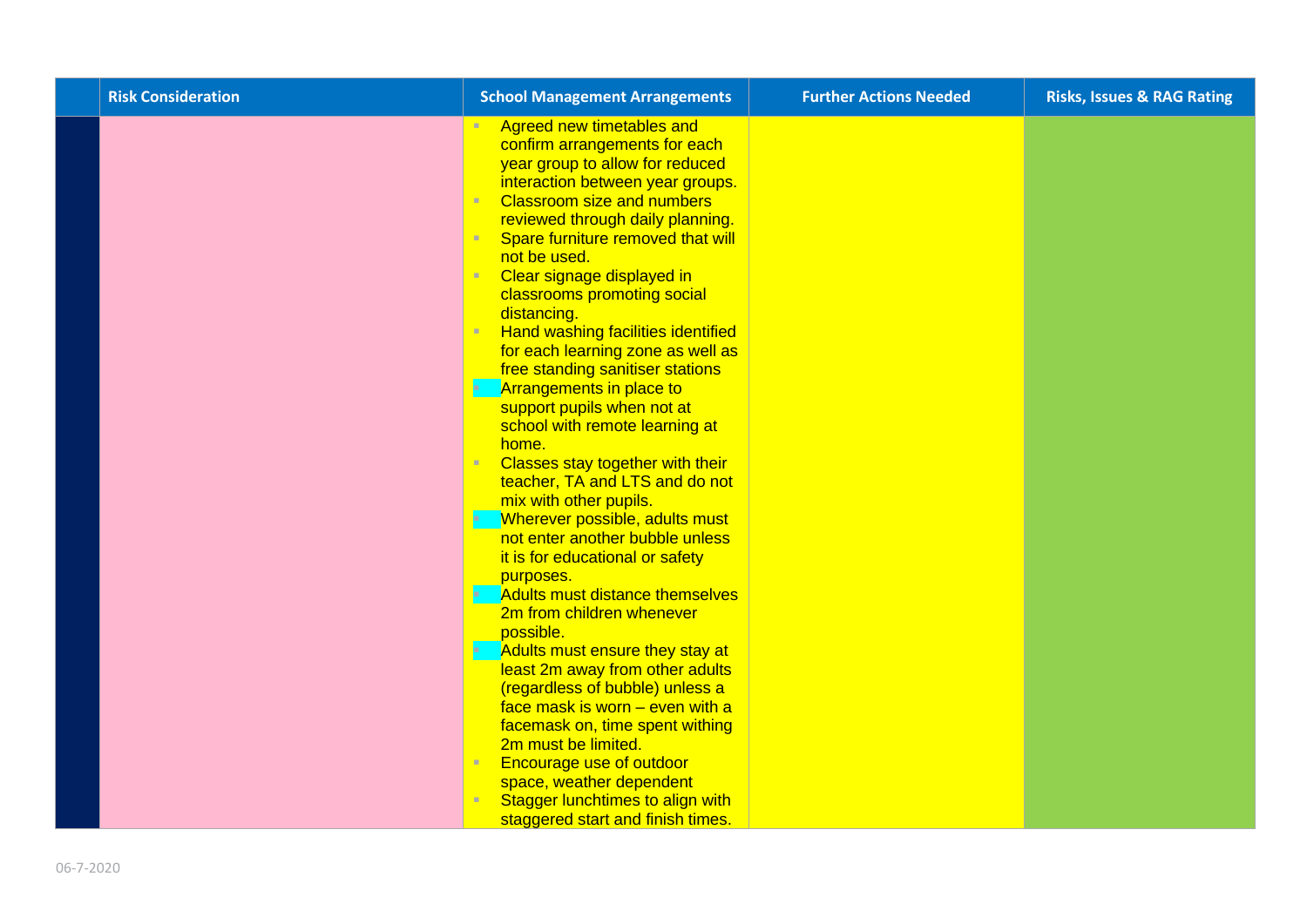| <b>Risk Consideration</b>                                                                                                                                                                                                                       | <b>School Management Arrangements</b>                                                                                                                                                                                                                                                                                                                 | <b>Further Actions Needed</b>                                                                                       | <b>Risks, Issues &amp; RAG Rating</b> |
|-------------------------------------------------------------------------------------------------------------------------------------------------------------------------------------------------------------------------------------------------|-------------------------------------------------------------------------------------------------------------------------------------------------------------------------------------------------------------------------------------------------------------------------------------------------------------------------------------------------------|---------------------------------------------------------------------------------------------------------------------|---------------------------------------|
|                                                                                                                                                                                                                                                 | Limit lunch menus to offer a set<br>nutritionally balanced menu eg.<br>One vegetarian, one non-<br>vegetarian option.<br><b>Classrooms</b><br>Tables in classrooms to be<br>forward facing.<br>Children to be encouraged to<br>play and learn side by side and<br>not facing wherever possible.                                                       |                                                                                                                     |                                       |
| Lock off any rooms / facilities not required and /<br>or not in use - clean and "mothball" any areas<br>identified as not being needed for extended<br>periods of time. This will reduce potential<br>contamination.                            | All pupil movement will be<br>monitored by adults<br>Computer suite locked off<br>Library to be used by Y1 phonics<br>group only - Library books<br>supply age appropriate (to each<br>year group).<br>Home readers when returned<br>are quarantined for 72 hrs<br>Hall cleaned between uses.<br>Rainbow room only to be used by<br>Y3 phonics group. |                                                                                                                     |                                       |
| Consider school parking arrangement to reduce<br>congestion. Priority must be given to disabled<br>users and those identified as having health<br>related issues. Provide relevant guidance to<br>parents on drop-off and pick-up arrangements. | Car parking is sufficient and is a<br>low risk<br>Staff being aware of social<br>distancing when exiting their<br>cars and at the end of the school<br>day and not all arriving or leaving<br>at the same time<br>Car park barrier to be closed<br>during the school day to avoid<br>any additional users                                             | $\blacksquare$                                                                                                      |                                       |
| Implement people-management at key times of<br>the day to maintain social-distancing and to<br>minimise contacts such as at pupil drop-off,<br>break times, lunchtime and pupil pick-up.                                                        | Entrance and exits to school<br>building<br>Children to social distance when<br>lining up on the playground.                                                                                                                                                                                                                                          | <b>Adults must remind</b><br>children to socially distance<br>on the playground at the<br>start and end of the day. |                                       |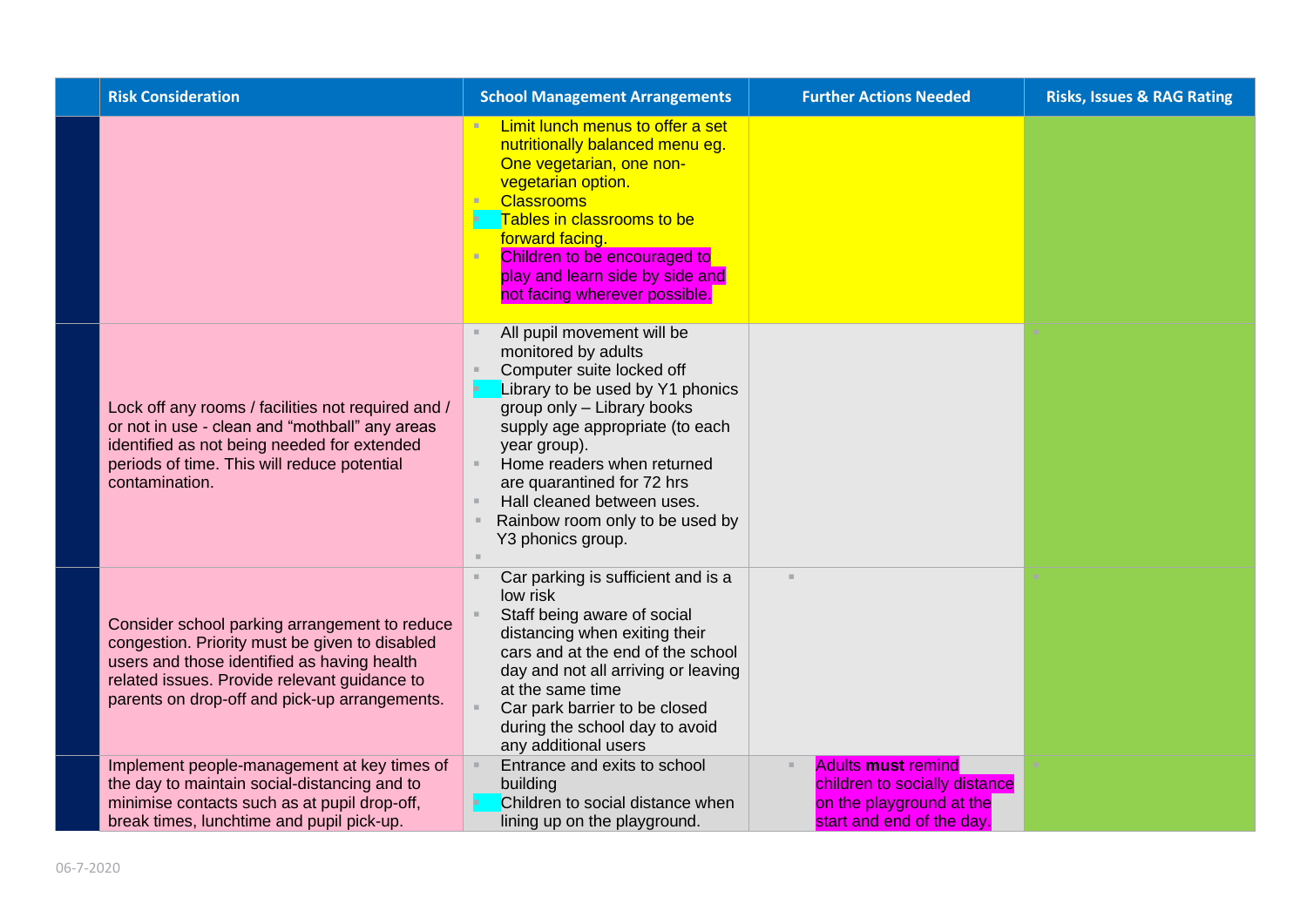| <b>Risk Consideration</b> | <b>School Management Arrangements</b>                                                                                                                                                                                                                                                                                                                                                                                                                                                                                                                                                                                                                                                                                                                                                                                                                                                                                                                                                                                                       | <b>Further Actions Needed</b>                                                                                                                                                                                                                                                                                                                                                                  | <b>Risks, Issues &amp; RAG Rating</b> |
|---------------------------|---------------------------------------------------------------------------------------------------------------------------------------------------------------------------------------------------------------------------------------------------------------------------------------------------------------------------------------------------------------------------------------------------------------------------------------------------------------------------------------------------------------------------------------------------------------------------------------------------------------------------------------------------------------------------------------------------------------------------------------------------------------------------------------------------------------------------------------------------------------------------------------------------------------------------------------------------------------------------------------------------------------------------------------------|------------------------------------------------------------------------------------------------------------------------------------------------------------------------------------------------------------------------------------------------------------------------------------------------------------------------------------------------------------------------------------------------|---------------------------------------|
|                           | Adults to encourage children to<br>play games that are socially<br>distanced where possible.<br>EYFS to use own entrance by<br>EYFS big shed.<br>Y1,2 use double door entrance<br>3 use bottom corridor entrance<br>$\mathbb{R}^n$<br>Y4,5, 6 to use top corridor<br>entrance<br>Difficulty of one-way stairs. Line<br>down middle of stairs and keep<br>left policy.<br>Playtimes<br>EYFS own playgrounds/toilets<br>KS1 and Y3 stagger playtimes -<br>Y1 then Y2 and then Y3 to<br>manage space and maintain<br>bubble and manage toilet<br>facilities and corridor<br>congestions.<br>KS2 (Y4-6) stagger playtimes -<br>Y4 then Y5 and then Y6 to<br>manage space and maintain<br>bubble and manage toilet<br>facilities and corridor<br>congestions.<br>Lunchtimes<br>$\mathbb{R}$<br>2 hall capacity for lunch (use<br>both halls)<br>Timetabled<br>$\mathbb{R}$<br>Midday staff to manage outdoor<br>spaces.<br>Dinner choices to be managed in<br>advance on 2 week rolling<br>program<br>30 mins lunch & 30 mins play<br>Timetabled | <b>LTS to organise socially</b><br>distanced games at<br>lunchtime.<br>Adults to remind children to<br>keep distant at breaktime.<br>No games where physical<br>contact is part of it are<br>allowed.<br>Children to be discouraged<br>from physical contact at all<br>times.<br><b>Adults refrain from any</b><br>physical contact with<br>children at all times unless<br>it is unavoidable. |                                       |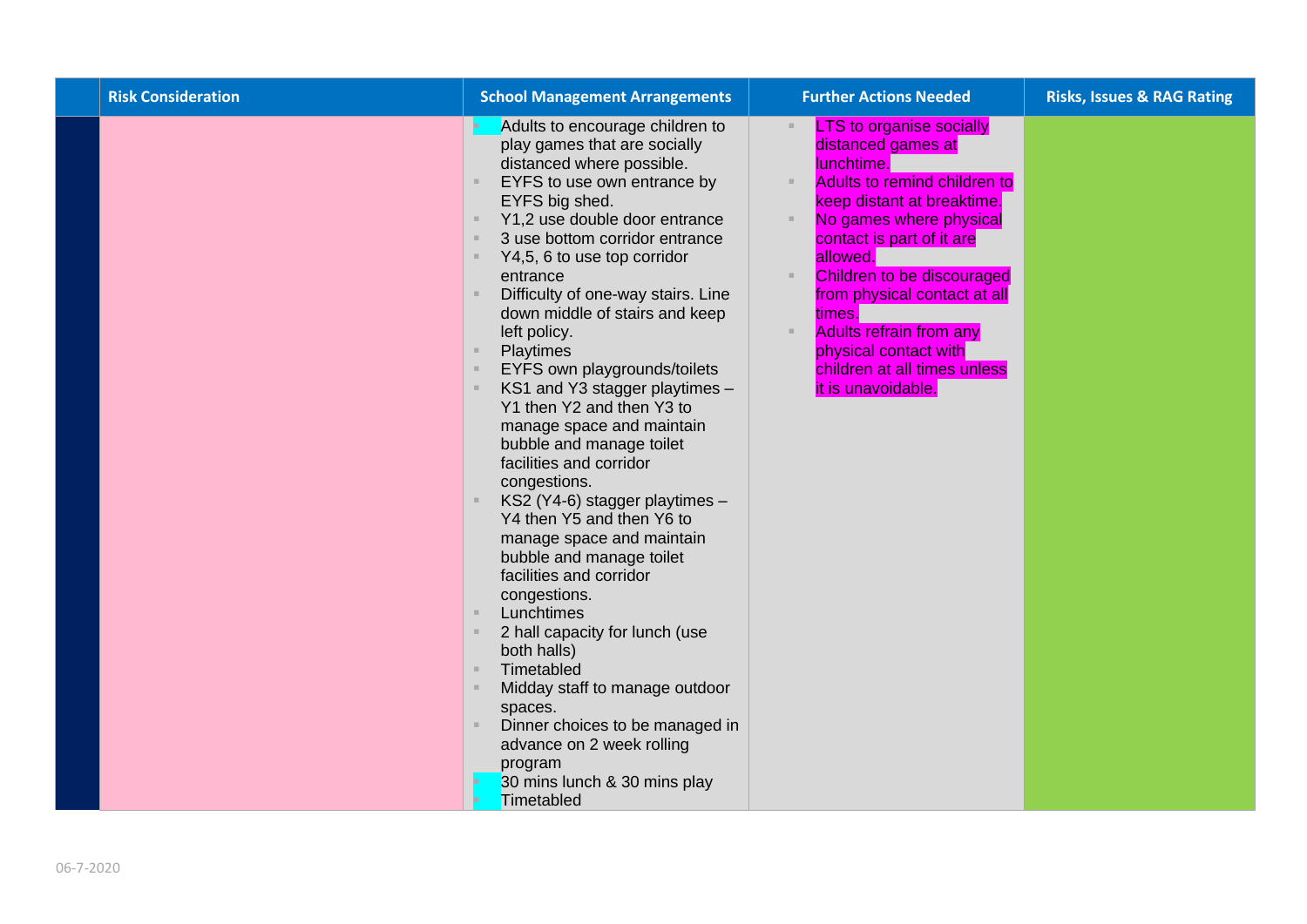| <b>Risk Consideration</b>                                                                                                                                                                                                                                                                                                                                                                                                                                                             | <b>School Management Arrangements</b>                                                                                                                                                                                                | <b>Further Actions Needed</b>                                                                                                                                                                            | <b>Risks, Issues &amp; RAG Rating</b> |
|---------------------------------------------------------------------------------------------------------------------------------------------------------------------------------------------------------------------------------------------------------------------------------------------------------------------------------------------------------------------------------------------------------------------------------------------------------------------------------------|--------------------------------------------------------------------------------------------------------------------------------------------------------------------------------------------------------------------------------------|----------------------------------------------------------------------------------------------------------------------------------------------------------------------------------------------------------|---------------------------------------|
|                                                                                                                                                                                                                                                                                                                                                                                                                                                                                       | Adults to encourage children to<br>play games that are socially<br>distanced where possible.                                                                                                                                         |                                                                                                                                                                                                          |                                       |
| Ensure that the responsibility for and<br>management of any facilities shared with third-<br>parties is clearly agreed and defined as is the<br>interface with any third-parties in the shared<br>use of those facilities in order to maintain<br>effective social-distancing and minimise<br>contacts.                                                                                                                                                                               | Cleaning contractors to attend<br>when all pupils have left the<br>premises<br>Additional cleaner during the day<br>to clean high contact points<br>Before and after school clubs are<br>in bubbles<br>Breakfast club is in bubbles. | <b>Siblings of children</b><br>attending sports clubs can<br>take part if absolutely<br>necessary (e.g. logistics).                                                                                      |                                       |
| Communicate all new working / school<br>arrangements to parents and any updates to<br>those arrangements as soon as possible.                                                                                                                                                                                                                                                                                                                                                         | Via a letter from the HT emailed<br>and posted on the school<br>website and Facebook page<br>Video and aerial view of the<br>school and systems to be<br>emailed and posted on social<br>media<br>Class Dojo                         |                                                                                                                                                                                                          |                                       |
| Display signage prominently within school and<br>on the outside of buildings to encourage social-<br>distancing and minimising contacts (employ<br>multiple-language signage where necessary).                                                                                                                                                                                                                                                                                        | Signage visible both internally<br>and externally demonstrating<br>appropriate 2m distances and to<br>act as a reminder and this is in<br>place<br>2m distancing signs around the<br>playground                                      | To investigate multiple<br>languages especially for the<br>playground<br>More signage discouraging<br>gathering at collection and drop<br>off times and prompt leaving<br>after collection and drop off. |                                       |
| It is expected that all staff will be at work (i.e. in<br>school) w.e.f. the start of the new academic<br>year (or 1 <sup>st</sup> August 2020 as applicable)<br>including those that are deemed clinically<br>vulnerable, extremely clinically vulnerable,<br>those with underlying health conditions and / or<br>those who may otherwise be at increased risk<br>from COVID-19. Please contact HR with regard<br>to any specific questions concerning staff in<br>these categories. | All staff have made themselves<br>available including those with<br><b>NHS letters</b><br><b>PPE</b> available<br>This includes masks, gloves and<br>disposable aprons<br>School working day 8.30am-<br>3.40pm                       |                                                                                                                                                                                                          |                                       |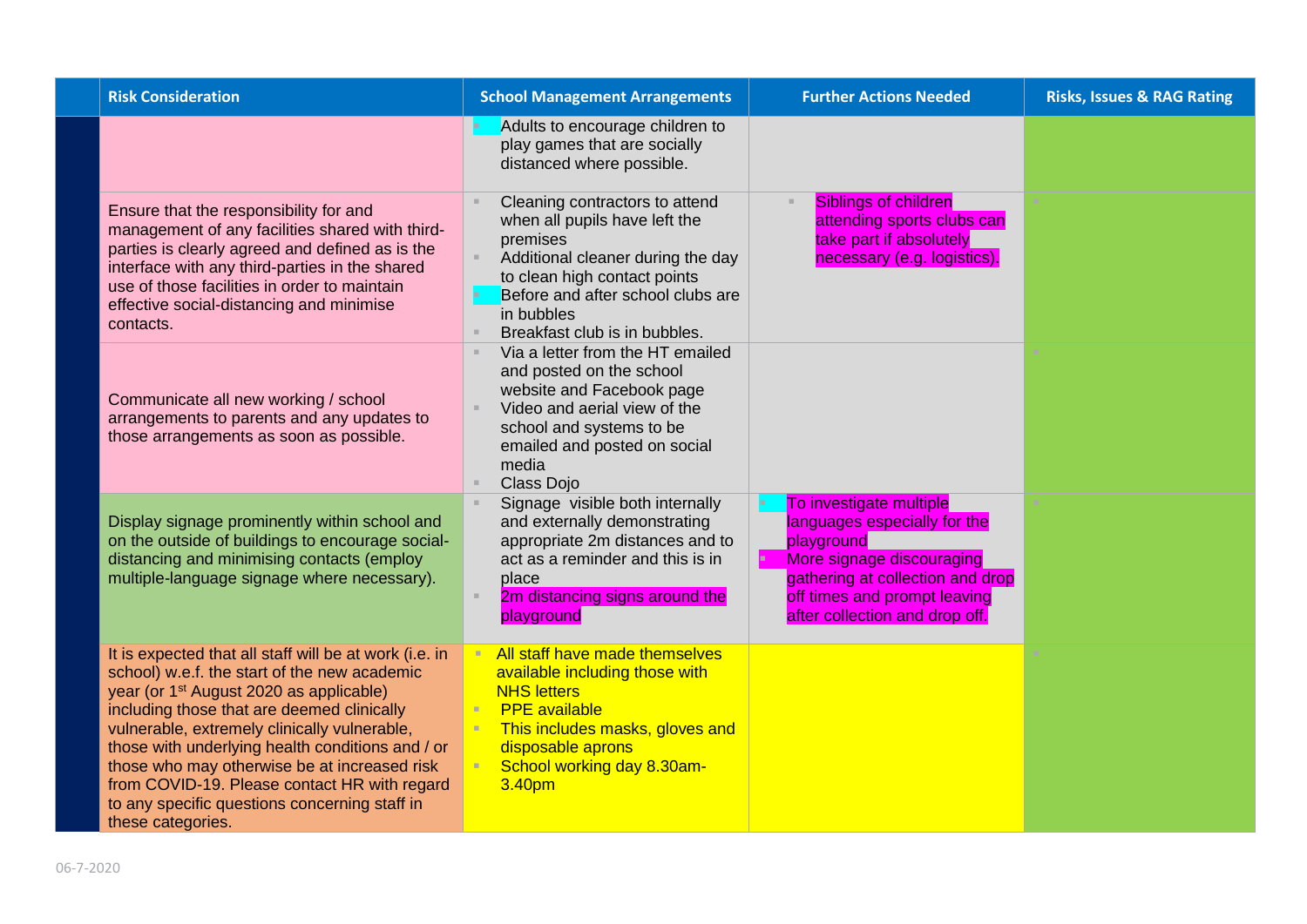| <b>Risk Consideration</b>                                                                                                                                                                                                                                                                                                                                 | <b>School Management Arrangements</b>                                                                                                                                                                                                               | <b>Further Actions Needed</b>                                                                                                                                                                                                                                                                  | <b>Risks, Issues &amp; RAG Rating</b> |
|-----------------------------------------------------------------------------------------------------------------------------------------------------------------------------------------------------------------------------------------------------------------------------------------------------------------------------------------------------------|-----------------------------------------------------------------------------------------------------------------------------------------------------------------------------------------------------------------------------------------------------|------------------------------------------------------------------------------------------------------------------------------------------------------------------------------------------------------------------------------------------------------------------------------------------------|---------------------------------------|
| Display signage prominently at site entrances to<br>encourage social-distancing and minimising<br>contacts (multiple-language signage where<br>necessary).                                                                                                                                                                                                | Signage visible both internally<br>and externally demonstrating<br>appropriate 2m distances and to<br>act as a reminder and this is in<br>place<br>New a-frame sign in office to<br>discourage parents from entering<br>unless absolutely necessary | $\mathcal{H}$ .                                                                                                                                                                                                                                                                                |                                       |
| Limit parent vehicular access to car parks to<br>essential car-users only - this will require active<br>management at drop-off and pick-up times and<br>potential pre-arrangements to be made -<br>implications for the impact on local residents<br>resultant from increased on-street parking<br>should be considered on an individual school<br>basis. | No parents have access to the<br>school car park<br>External school entrances have<br>zigzag markings                                                                                                                                               | ×.                                                                                                                                                                                                                                                                                             |                                       |
| Staff engaged in managing pupil access and<br>egress from main site entrance and exit gates<br>could, if deemed necessary and appropriate,<br>verbally engage with adults to support social-<br>distancing requirements and prevent<br>unnecessary access.                                                                                                | Three entry and exit points for<br>pupils and parents<br>Teachers outside on playground<br>at the start and end of the day to<br>supervise<br>SLT members to monitor<br>$\mathbb{R}^n$<br>movement in the playgrounds<br>before and after school    | 'Mind the gap' reminders<br>from all staff<br><b>Adults to ensure all</b><br>children social distance<br>when lining up on the<br>playground.<br><b>Adults to encourage</b><br>children to play games that<br>are socially distanced<br>where possible.<br>No physical contact at any<br>time. |                                       |
| Where possible, designate communal facilities<br>such as toilets, cloakrooms and cycle racks to<br>nearby discrete groups to reduce unnecessary<br>pupil movement within school and assist social-<br>distancing and minimise contacts - portable<br>coat racks and cycle racks could be relocated.                                                       | Each Year group has an<br>allocated floor so movement can<br>be monitored safely on each<br>floor with minimal contact with<br>the other floors<br>No stationary necessary or<br>additional equipment because all<br>will be provided               | <b>Ensure all classes still have</b><br>pencil cases for each child and<br>are well stocked with equipment                                                                                                                                                                                     |                                       |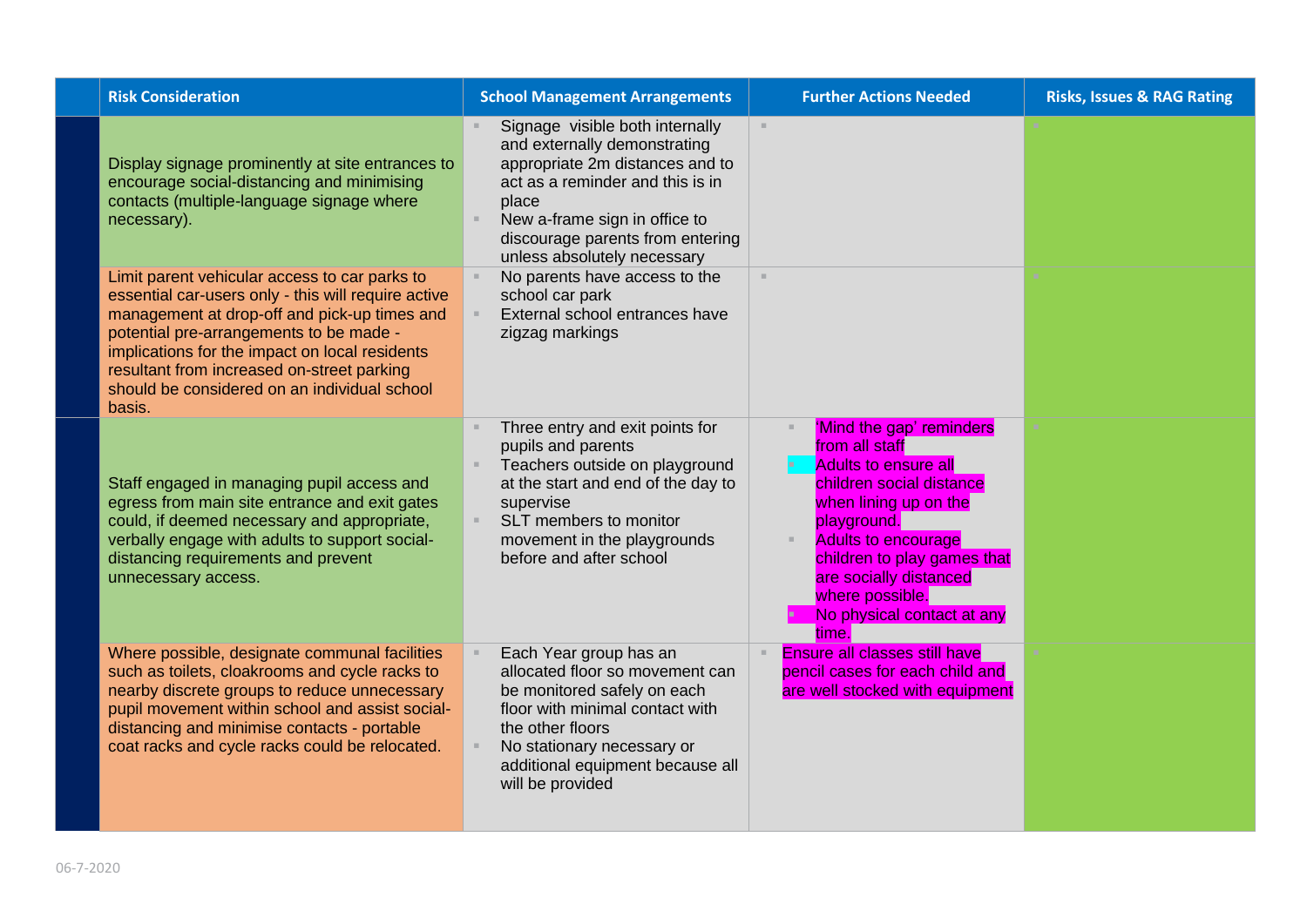| <b>Risk Consideration</b>                                                                                                                                                                                                                                                                         | <b>School Management Arrangements</b>                                                                                                                                                                                                                      | <b>Further Actions Needed</b>                                                                                                                 | <b>Risks, Issues &amp; RAG Rating</b> |
|---------------------------------------------------------------------------------------------------------------------------------------------------------------------------------------------------------------------------------------------------------------------------------------------------|------------------------------------------------------------------------------------------------------------------------------------------------------------------------------------------------------------------------------------------------------------|-----------------------------------------------------------------------------------------------------------------------------------------------|---------------------------------------|
| Where possible designate one primary entrance<br>to the school site and one, separate, primary<br>exit - where this is not possible; entrance to and<br>exit from sites at drop-off and pick-up times<br>should be managed and supervised to maintain<br>social-distancing and minimise contacts. | Three entry and exit points for<br>pupils and parents<br>SLT members to monitor<br>movement in the playgrounds<br>before and after school                                                                                                                  | 'Mind the gap' reminders<br>from all staff<br><b>Adults to ensure all</b><br>children social distance<br>when lining up on the<br>playground. |                                       |
| Implement one-way systems for people-<br>movement around the outside of and between<br>buildings - support with signage, barriers, floor<br>markings and staff supervision.                                                                                                                       | Each Year group has an<br>allocated floor so movement can<br>be monitored safely on each<br>floor with minimal contact with<br>the other floors<br>Ensuring that a system of<br>moving out from the dining hall<br>means that Bubbles do not cross<br>over |                                                                                                                                               |                                       |
| Designate one primary entrance to each<br>building (and one, separate, primary exit).                                                                                                                                                                                                             | Each floor has one entry and exit<br>point<br>Escorting pupils around the<br>building to avoid unnecessary<br>contact                                                                                                                                      | $\mathbb{R}^n$                                                                                                                                |                                       |
| Implement one-way systems for people-<br>movement inside buildings - support with<br>signage, barriers, floor markings and staff<br>supervision.                                                                                                                                                  | Signage is visible and clear<br>markings on the floor<br>Escorting pupils around the<br>building to avoid unnecessary<br>contact                                                                                                                           | $\mathbf{u}$                                                                                                                                  |                                       |
| All pupil movement (individual or groups) within<br>the school site and buildings to be supervised<br>and managed. While passing briefly in the<br>corridor or playground is low risk, schools<br>should avoid creating busy corridors, entrances<br>and exits.                                   | As above with staggered starts,<br>finishing and playtimes and<br>lunchtimes                                                                                                                                                                               | $\mathbb{R}^n$                                                                                                                                |                                       |
| Limit unnecessary pupil movement around the<br>school to minimise contact with surfaces and<br>assist social-distancing and minimise contacts<br>with others - all ad-hoc movement to be<br>managed / supervised / escorted (e.g. toilet<br>breaks).                                              | Movement will be limited. When<br>children arrive, they will go<br>straight to their rooms<br>All movement will be escorted<br>both at playtimes and lunchtimes<br>Day one training the children on<br>how to move around the building                     |                                                                                                                                               |                                       |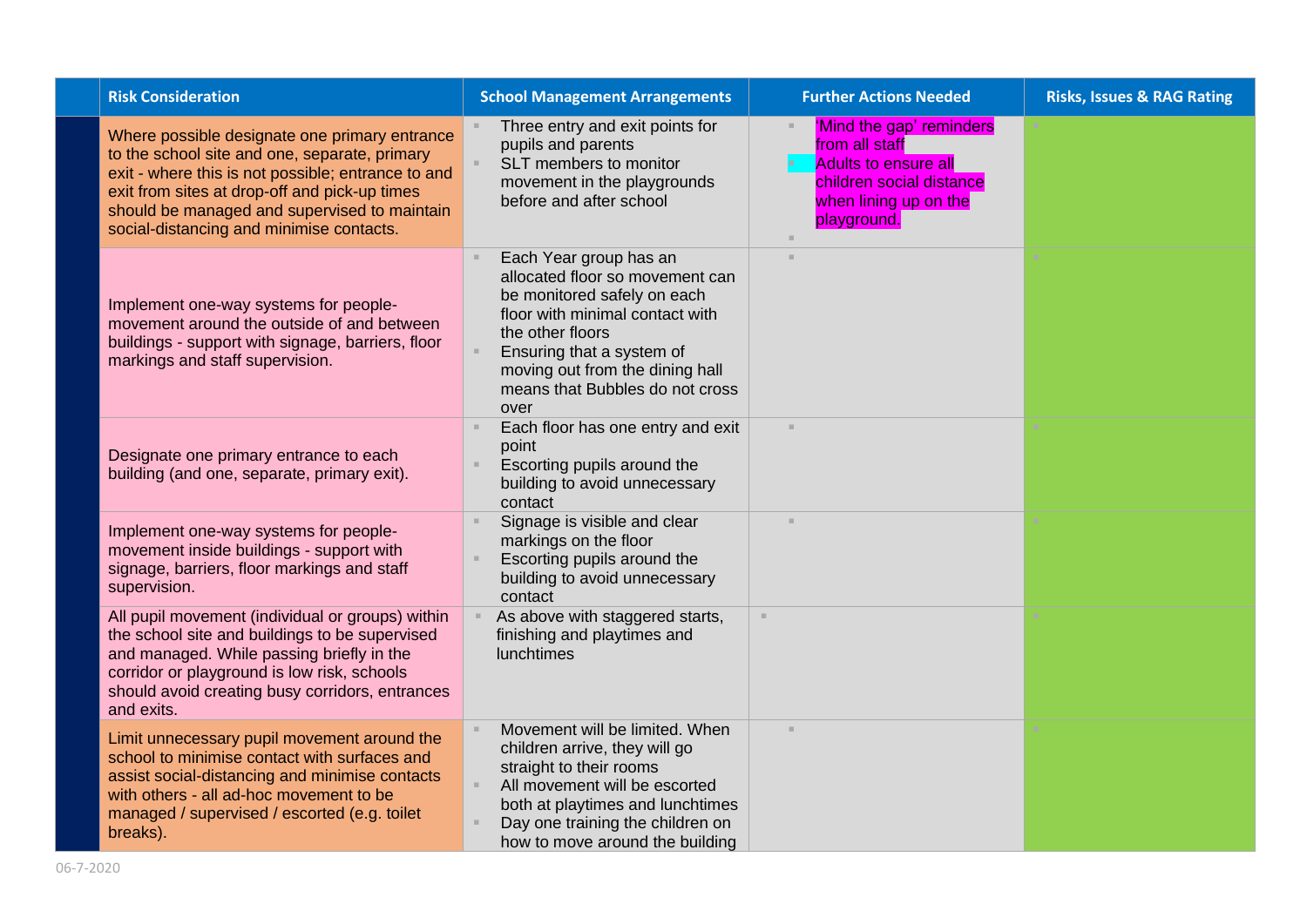| <b>Risk Consideration</b>                                                                                                                                                                                                                                                                        | <b>School Management Arrangements</b>                                                                                                                                                                                                                                                                                                                    | <b>Further Actions Needed</b>                                                                                  | <b>Risks, Issues &amp; RAG Rating</b> |
|--------------------------------------------------------------------------------------------------------------------------------------------------------------------------------------------------------------------------------------------------------------------------------------------------|----------------------------------------------------------------------------------------------------------------------------------------------------------------------------------------------------------------------------------------------------------------------------------------------------------------------------------------------------------|----------------------------------------------------------------------------------------------------------------|---------------------------------------|
| Ensure that doors in areas that need control<br>measures and / or are part of amended routes<br>have adequate and working locks - key holders<br>for such doors, particularly primary entrances<br>and exits, must be appointed with at least two<br>key holders always on-site at any one time. | Site is externally secure with<br>fobs.<br>Internal doors where appropriate<br>will be open to avoid physical<br>contact with handles to allow for<br>a free flow<br>SLT members will be monitoring<br>the playground at drop off and<br>collection                                                                                                      |                                                                                                                |                                       |
| Limit use of passenger lifts to essential users<br>and only one at a time.                                                                                                                                                                                                                       | Lift only to be used with<br>employees with a PEEP plan<br>Lift still to be cleaned daily                                                                                                                                                                                                                                                                |                                                                                                                |                                       |
| Schools that cannot implement a one-way<br>system, particularly inside buildings should<br>implement what amounts to a "give-way<br>system" with provision of safe areas to wait in<br>order to maintain social-distancing and<br>minimise contacts.                                             | N/A                                                                                                                                                                                                                                                                                                                                                      | ×.                                                                                                             | $\mathbb{R}^2$                        |
| Use barrier tape, floor markings and signage to<br>clearly identify routes, corridors, access stairs<br>and doors temporarily taken out of use.                                                                                                                                                  | Barrier tape and markings are<br>clearly labelled so staff and<br>pupils can stay at safe distances<br>SLT and Site Supervisor to<br>monitor signage<br>Adults to keep a 2m distance<br>from each other                                                                                                                                                  | $\mathbf{m}$                                                                                                   |                                       |
| Only one adult to accompany children to and<br>from school - place notification signage outside<br>the school entrances.                                                                                                                                                                         | Letter to parents will clearly state<br>the expectations to minimise<br>bodies on the school site<br>Information sharing<br>Newsletter for all parents with<br>generics from RMP for<br>September arrangements<br>Individual class newsletter from<br>each teacher/TA for their new<br>class for September. Include<br>class specific details - drop off | Social distancing/mask<br>wearing reminder put on<br>dojo<br>Video of new one way<br>system in KS1 put on dojo |                                       |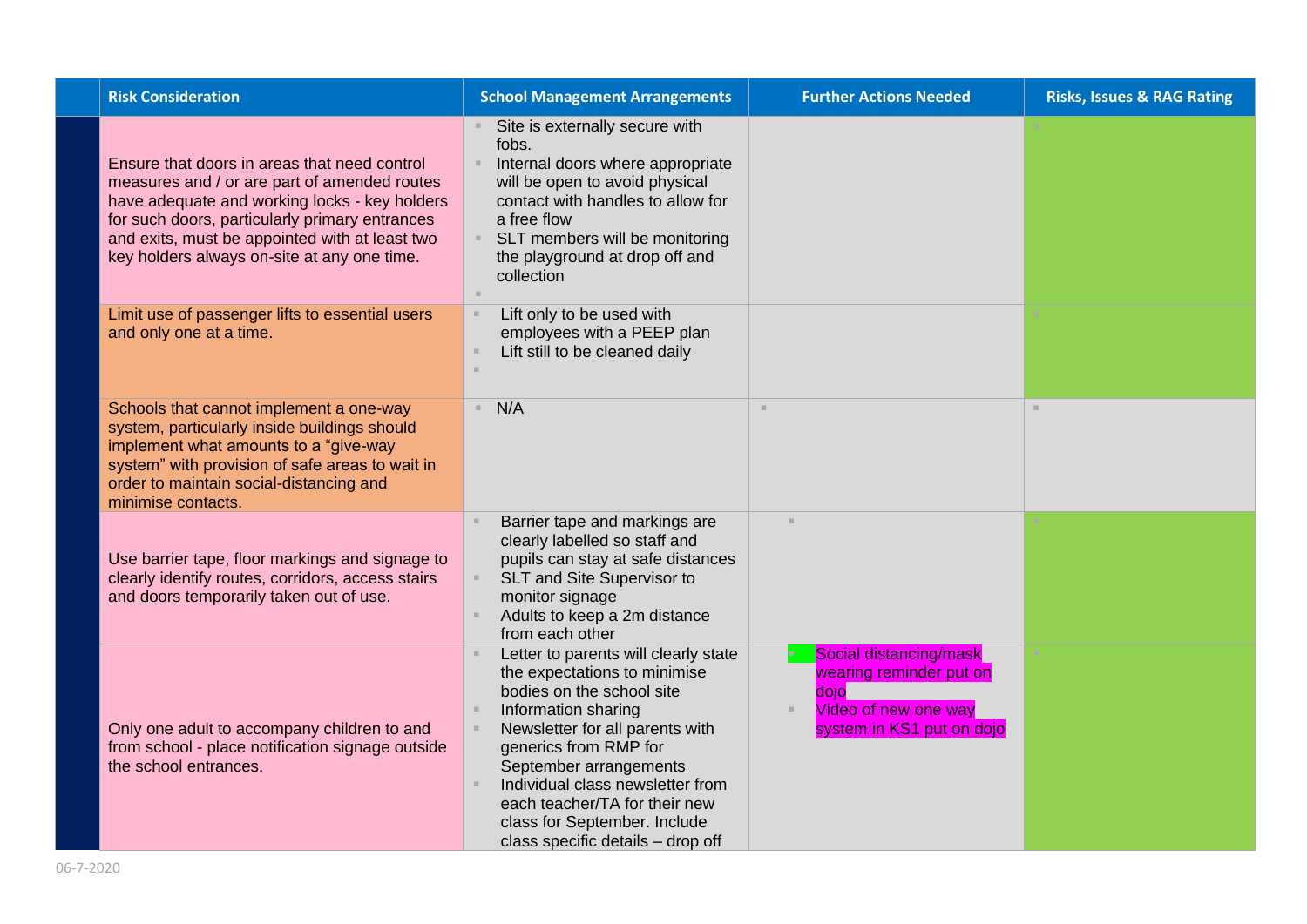| <b>Risk Consideration</b>                                                                                                                                                                                                                                                                                                                                                                                                         | <b>School Management Arrangements</b>                                                                                                                                                                                        | <b>Further Actions Needed</b>                                    | <b>Risks, Issues &amp; RAG Rating</b> |
|-----------------------------------------------------------------------------------------------------------------------------------------------------------------------------------------------------------------------------------------------------------------------------------------------------------------------------------------------------------------------------------------------------------------------------------|------------------------------------------------------------------------------------------------------------------------------------------------------------------------------------------------------------------------------|------------------------------------------------------------------|---------------------------------------|
|                                                                                                                                                                                                                                                                                                                                                                                                                                   | and collection etc. Could also<br>include photograph of classroom<br>set up.<br>One page document of school<br>policy on suspected cases and<br>procedures to follow - see<br>flowchart<br><b>Reminder put on Class Dojo</b> |                                                                  |                                       |
| Extend and phase / stagger start / end times<br>and the time windows for pupil drop-off and<br>pick-up; stagger breaks times / lunchtimes all to<br>facilitate ease of management of pupil<br>movement, social-distancing and minimising of<br>contacts. This is likely to mean significant<br>restructuring to the school day and / or time<br>extensions to both ends of the school day and<br>not the implementation of rotas. | As above with staggered starts<br>and finishing times                                                                                                                                                                        | $\mathbb{R}^n$                                                   |                                       |
| Phasing / timings of pupil drop-off and pick up<br>to be communicated to parents to avoid<br>unnecessary gatherings of people.                                                                                                                                                                                                                                                                                                    | School timings and drop off and<br>collection arrangements will be<br>sent in a letter to parents<br>This will be emailed and posted<br>onto the Facebook page plus<br>website and Class Dojo                                | Reminder of start times to be<br>put on dojo                     |                                       |
| Pupils to go straight to classrooms upon arrival<br>at school - adult waiting to be discouraged.                                                                                                                                                                                                                                                                                                                                  | (See above)                                                                                                                                                                                                                  | New one way system in KS1<br><b>KS2 one way system effective</b> |                                       |
| Pupil movement from site entrance to buildings,<br>entrance into buildings and internal movement<br>to classrooms should be adequately staffed /<br>managed to facilitate efficiency and social-<br>distancing and minimise contacts.                                                                                                                                                                                             | (See above)                                                                                                                                                                                                                  | ×.                                                               |                                       |
| Consideration has been given to the timing and<br>management of visitors, contractors and<br>deliveries to main reception and / or in the wider<br>school environment in terms of maintaining<br>hygiene, social-distancing and minimise<br>contacts in-line with guidance issued separately<br>by Estates.                                                                                                                       | Contractors to be managed by<br>the Site Supervisor and to be<br>working away from designated<br>pupil areas<br>Deliveries to be left in the main<br>entrance and to be dealt with by<br>the site supervisor                 |                                                                  |                                       |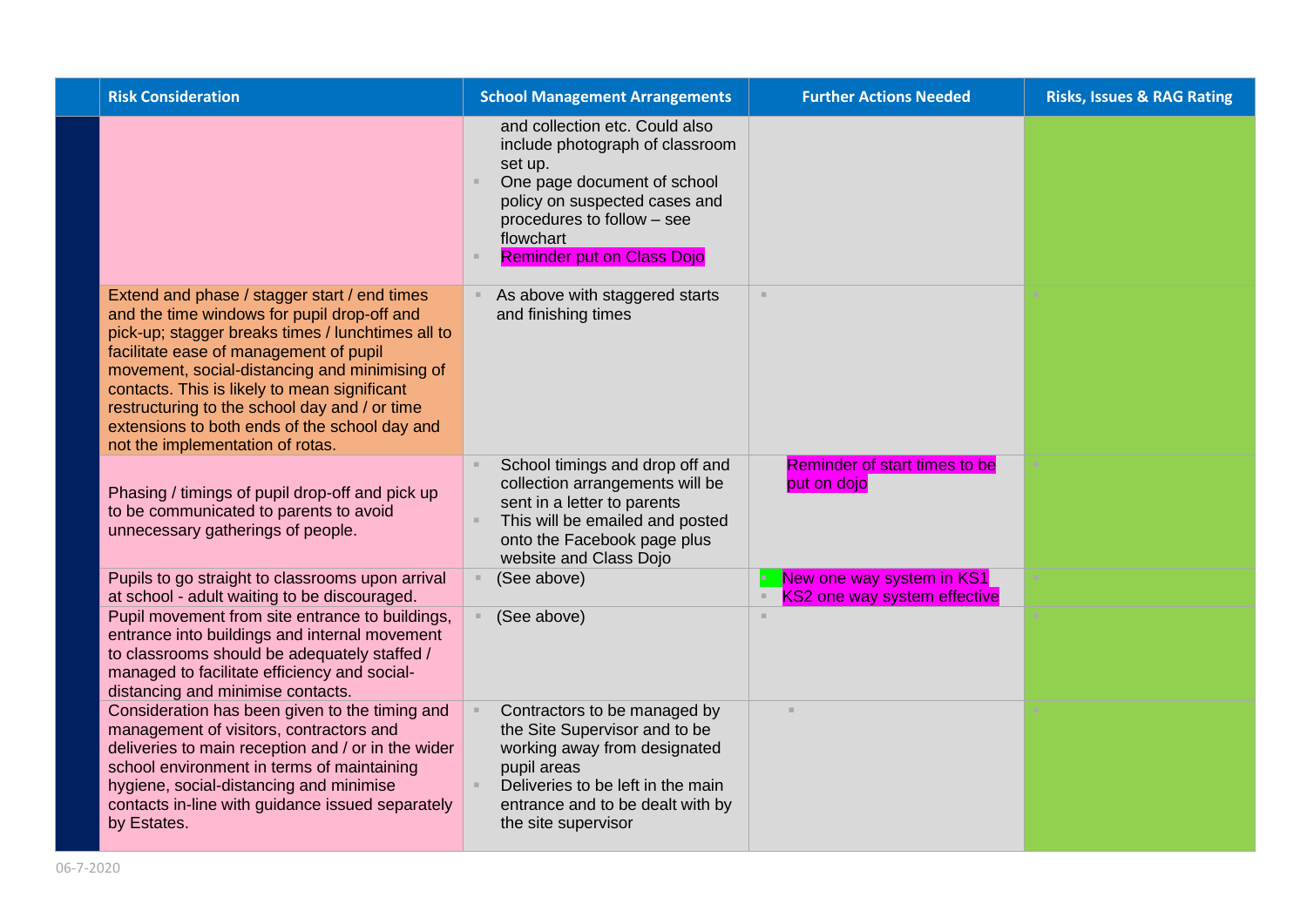|             | <b>Risk Consideration</b>                                                                                                                                                                                                                                                                                                                                                                                                                                                                                                                                                                                      | <b>School Management Arrangements</b>                                                                                                         | <b>Further Actions Needed</b>                                               | <b>Risks, Issues &amp; RAG Rating</b> |
|-------------|----------------------------------------------------------------------------------------------------------------------------------------------------------------------------------------------------------------------------------------------------------------------------------------------------------------------------------------------------------------------------------------------------------------------------------------------------------------------------------------------------------------------------------------------------------------------------------------------------------------|-----------------------------------------------------------------------------------------------------------------------------------------------|-----------------------------------------------------------------------------|---------------------------------------|
|             |                                                                                                                                                                                                                                                                                                                                                                                                                                                                                                                                                                                                                | As much as possible contractors<br>to be in the building when the<br>pupils and majority of staff have<br>left                                |                                                                             |                                       |
|             | With the use of new areas for teaching and<br>activities, there may be parts of the school<br>occupied that would otherwise be empty or little<br>used. Please review the impact this may have<br>on escape routes, access to emergency<br>equipment and fire equipment (such as<br>extinguishers). Where any amendment to an<br>escape route is proposed, please agree with<br>Estates.                                                                                                                                                                                                                       | That all emergency routes will<br>have access such as external<br>doors are attached to the fire<br>alarm and disarm when the<br>alarm sounds | Routine checks by the site<br>supervisor to ensure that<br>routes are clear |                                       |
|             | All new starters must be aware of fire safety<br>arrangements, and in the event of any<br>alterations to fire safety arrangements this<br>change must be relayed to all staff. Pupils<br>returning must be inducted and told of any<br>alteration that may impact on their safety.                                                                                                                                                                                                                                                                                                                             | Site Supervisor to inducted New<br>Ex Head teacher and go through<br>the policy, procedures and the<br>list of Fire Marshalls                 | $\mathcal{H}$ .                                                             |                                       |
|             | For staff that are to be appointed as a fire<br>marshal must be provide suitable training (Flick<br>and supported by site familiarisation). Schools<br>and staff are to be aware that no compromises<br>are to be made with fire safety and that the life<br>safety of staff and pupils is a priority.                                                                                                                                                                                                                                                                                                         | All fire marshals have up to date<br>training and there is an allocated<br>FM on each floor<br>List can be provided on request                |                                                                             |                                       |
| afety<br>ÜĎ | For staff or pupils that require any assistance in<br>the event of a fire, a PEEP must be completed.<br>Where assistance is needed in the event of a<br>fire, it must be acknowledged that social-<br>distancing requirements may not be met, but<br>life safety must be prioritised in the event of a<br>fire.<br><b>NOTE:</b> It is recommended that those staff for<br>pupils needing physical assistance are<br>consulted and agree. In the failure of<br>agreement, they are to follow the governments<br>self-isolation or shielding guidance. In the event<br>of direct physical assistance, it must be | Current Staff (x2) with up to date<br>PEEP and both will need to<br>access the lift<br>SBM to review PEEP and update<br>if required           |                                                                             |                                       |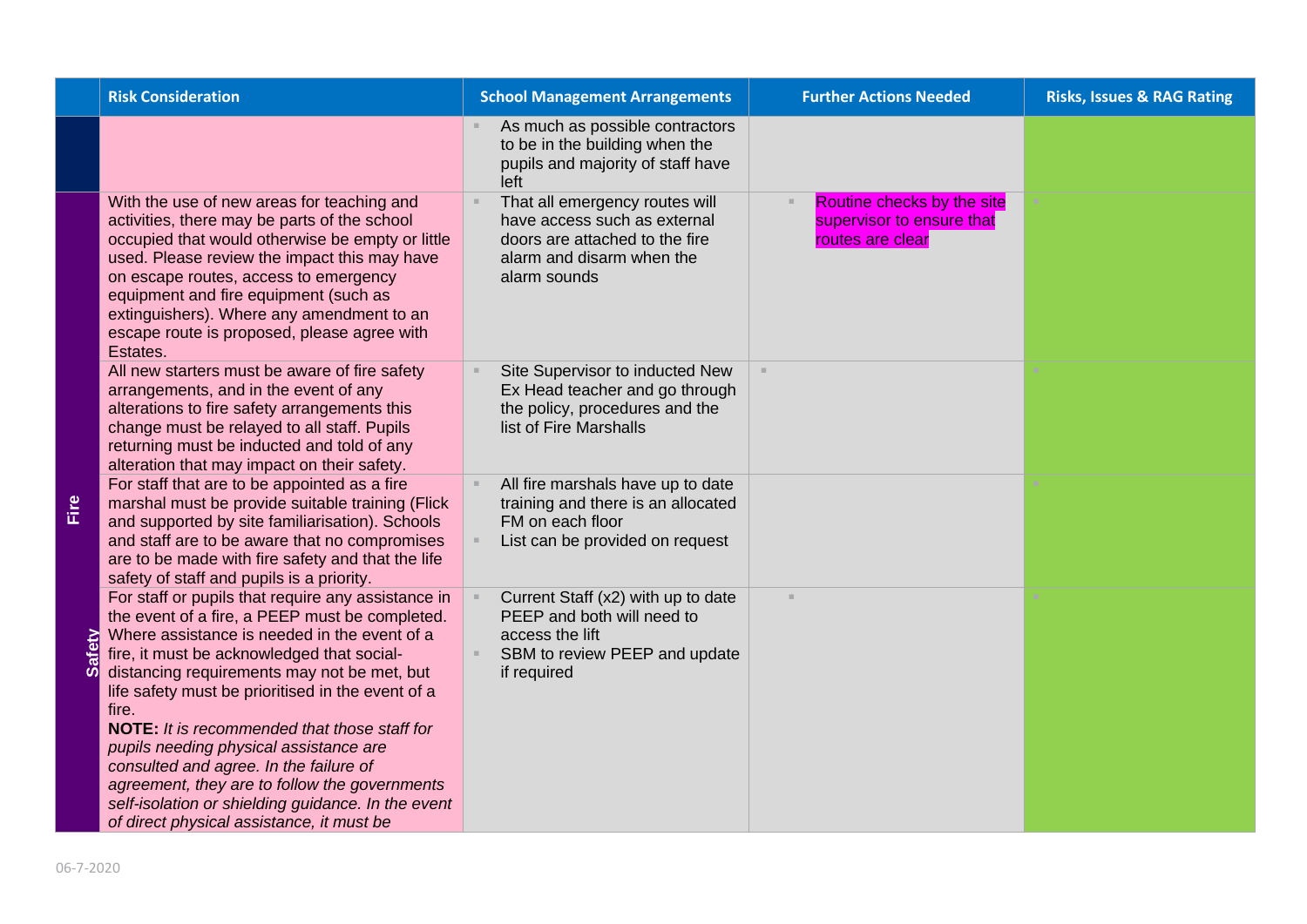|                                   | <b>Risk Consideration</b>                                                                                                                                                                                                                                                                                                                                                                             | <b>School Management Arrangements</b>                                                                                                                                                                                                                                                                | <b>Further Actions Needed</b> | <b>Risks, Issues &amp; RAG Rating</b> |
|-----------------------------------|-------------------------------------------------------------------------------------------------------------------------------------------------------------------------------------------------------------------------------------------------------------------------------------------------------------------------------------------------------------------------------------------------------|------------------------------------------------------------------------------------------------------------------------------------------------------------------------------------------------------------------------------------------------------------------------------------------------------|-------------------------------|---------------------------------------|
|                                   | understood that social-distancing is secondary<br>to the life safety of occupants.                                                                                                                                                                                                                                                                                                                    |                                                                                                                                                                                                                                                                                                      |                               |                                       |
| <b>Health &amp; Medical Needs</b> | The requirement to provide suitable,<br>appropriately qualified first aid cover to all staff<br>and pupils has been assessed with suitable first<br>aid and / or paediatric first aid provided. Access<br>to first aid facilities is maintained and the school<br>suitable stocked with first aid sundries.                                                                                           | All staff have up to date training<br>with basic first aid<br>PFA ratios are available in EYFS<br>SBM to review PEEP and update<br>if required<br>Stock check needs to be carried<br>out Sept 1<br>All children coming onsite will<br>have their medical needs check<br>especially those with asthma |                               |                                       |
|                                   | Staff or pupils with medical / intimate care<br>needs have been assessed and relevant<br>consents in place. Staff have been trained in<br>the use of medications and increased level of<br>control applied, to include the use of PPE when<br>required (e.g. where 2m social-distancing<br>cannot be maintained). Guidance from LA has<br>been provided to manage pupils with intimate<br>care needs. | Those in the high-risk categories<br>have the NHS letter as evidence<br>PPE is available for all staff if<br>requested<br>PPE training recap carried out in<br>September<br>Intimate care plans in place for<br>those who need them                                                                  | $\mathbf{u}$                  |                                       |
| Security                          | Consideration has been given to the security of<br>high value items and personal belongings,<br>ensuring that the school remains secure whilst<br>in operation.                                                                                                                                                                                                                                       | Staff are not encouraged to bring<br>high value items in and to take<br>care of their personal items such<br>as mobile phones, wallets,<br>handbags etc<br>Staff have lockable draws and<br>cupboards                                                                                                |                               |                                       |
|                                   | For areas of the school which are not fully<br>staffed; consideration is given to the main entry<br>and exit points to the school, with suitable<br>arrangements in place to ensure the security of<br>the school from unauthorised visitors.                                                                                                                                                         | Entry points are fobbed<br>Site Supervisor lives onsite<br>The car park is barriered<br>Gates to the playground are<br>locked once pupils have entered<br>from 9.00am and opened again<br>at 3:05pm                                                                                                  | $\mathbb{R}^n$                |                                       |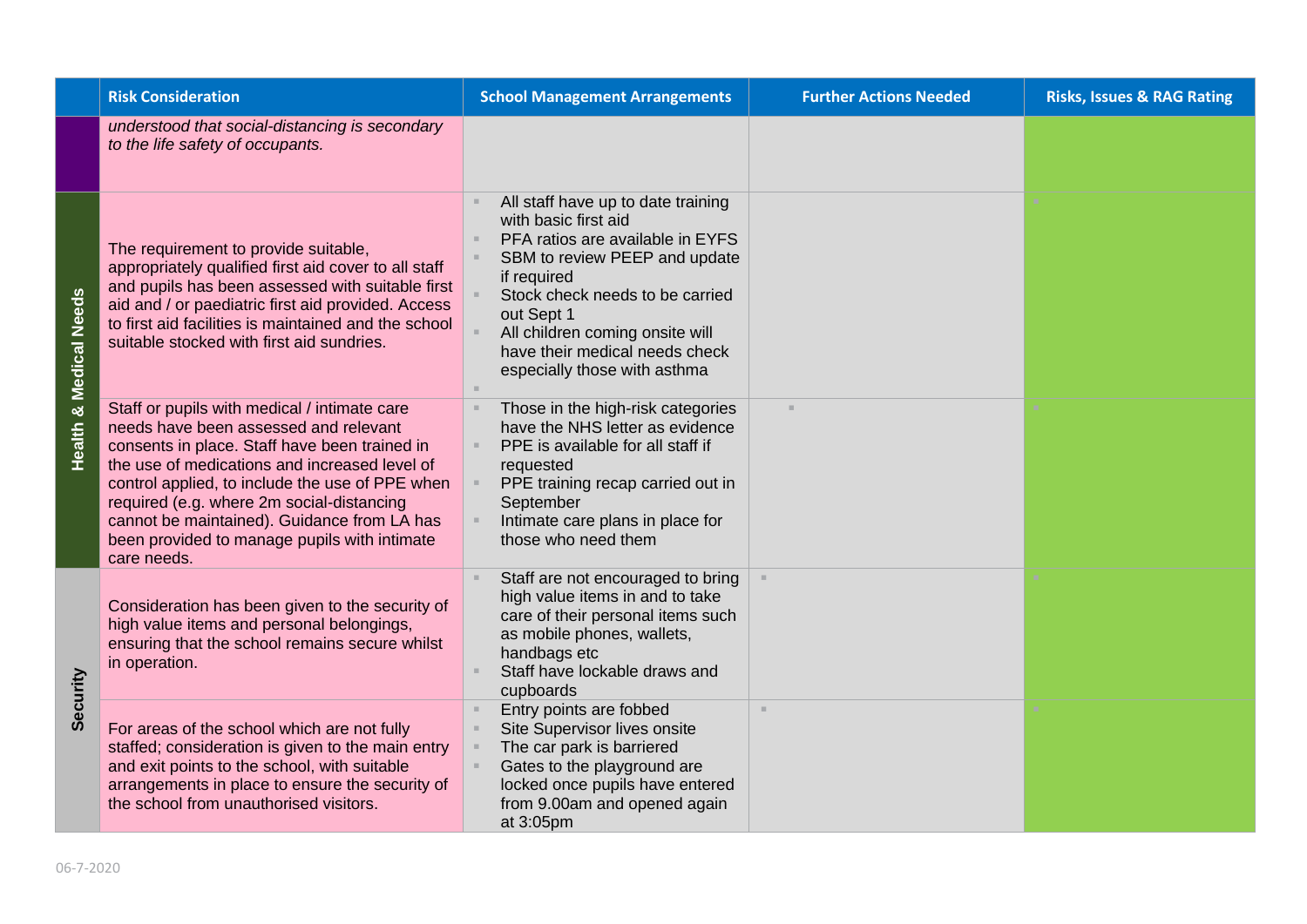|                  | <b>Risk Consideration</b>                                                                                                                                                                                                                                                                                                                                                                                                             | <b>School Management Arrangements</b>                                                                                                                                                                                                                                                                                                                                                                                                                                               | <b>Further Actions Needed</b>                                         | <b>Risks, Issues &amp; RAG Rating</b> |
|------------------|---------------------------------------------------------------------------------------------------------------------------------------------------------------------------------------------------------------------------------------------------------------------------------------------------------------------------------------------------------------------------------------------------------------------------------------|-------------------------------------------------------------------------------------------------------------------------------------------------------------------------------------------------------------------------------------------------------------------------------------------------------------------------------------------------------------------------------------------------------------------------------------------------------------------------------------|-----------------------------------------------------------------------|---------------------------------------|
| Personal Hygiene | The school has in place suitable cleaning<br>program to take into account the increased<br>cleaning of commonly used items such as<br>handles, counters, IT equipment etc.                                                                                                                                                                                                                                                            | CCTV in operation on main<br>entrance, back entrance, and<br>other key parts of the site such<br>as the corridors and car park<br>Cleaning contractors who will be<br>onsite at the end of school daily<br>Anti-bacterial sprays to be<br>available in each pupils'<br>designated area<br>Areas to be wiped down<br>regularly<br>LTS to ensure that the dining hall<br>is sufficiently cleaned including<br>door handles<br>Cleaning to be monitored by LTS<br>line manager and SLT |                                                                       |                                       |
| ಳ<br>Cleaning    | Staff or contractors engaged in cleaning are<br>provided with suitable PPE and are competent<br>to undertake their cleaning duties. Risk<br>assessments are in place for cleaning activities<br>and chemicals not accessible to staff or pupils.<br>Please refer to the Estates guidance on<br>cleaning - NOTE that this guidance will be<br>updated further when new information is<br>released by the Government in late July 2020. | We Clean LTD to ensure their<br>staff have all the necessary PPE<br>equipment<br>SBM to check with the Cleaning<br>company to do additional toilet<br>cleans between 11-1pm - in<br>place<br>This will include high volume<br>areas                                                                                                                                                                                                                                                 |                                                                       |                                       |
|                  | Cleaning is undertaken at a time where minimal<br>disturbance is likely, reducing the risk to<br>building occupants. Staggering of lunchtimes<br>should take account of the need to clean dining<br>hall surfaces between groups / bubbles.                                                                                                                                                                                           | Contract to clean between<br>3.30pm-6pm<br>With an additional cleaning of<br>toilets and other key areas<br>between 11am-1pm                                                                                                                                                                                                                                                                                                                                                        |                                                                       |                                       |
|                  | The school has maintained good supply of soap<br>and access to warm water for washing hands.<br>Appropriate controls are in place to ensure the<br>suitable and frequent sanitisation of pupil's<br>hands on arrival / before going into classrooms,<br>before changing rooms, following breaks,                                                                                                                                      | Soap, hand sanitiser is in supply<br>and adults to monitor<br>handwashing on the hour and<br>before breaks and after breaks<br>and before and after food.<br>Toilet stops will be escorted by<br>an adult                                                                                                                                                                                                                                                                           | <b>We Clean Head supervisor</b><br>to check when work is<br>completed |                                       |

06-7-2020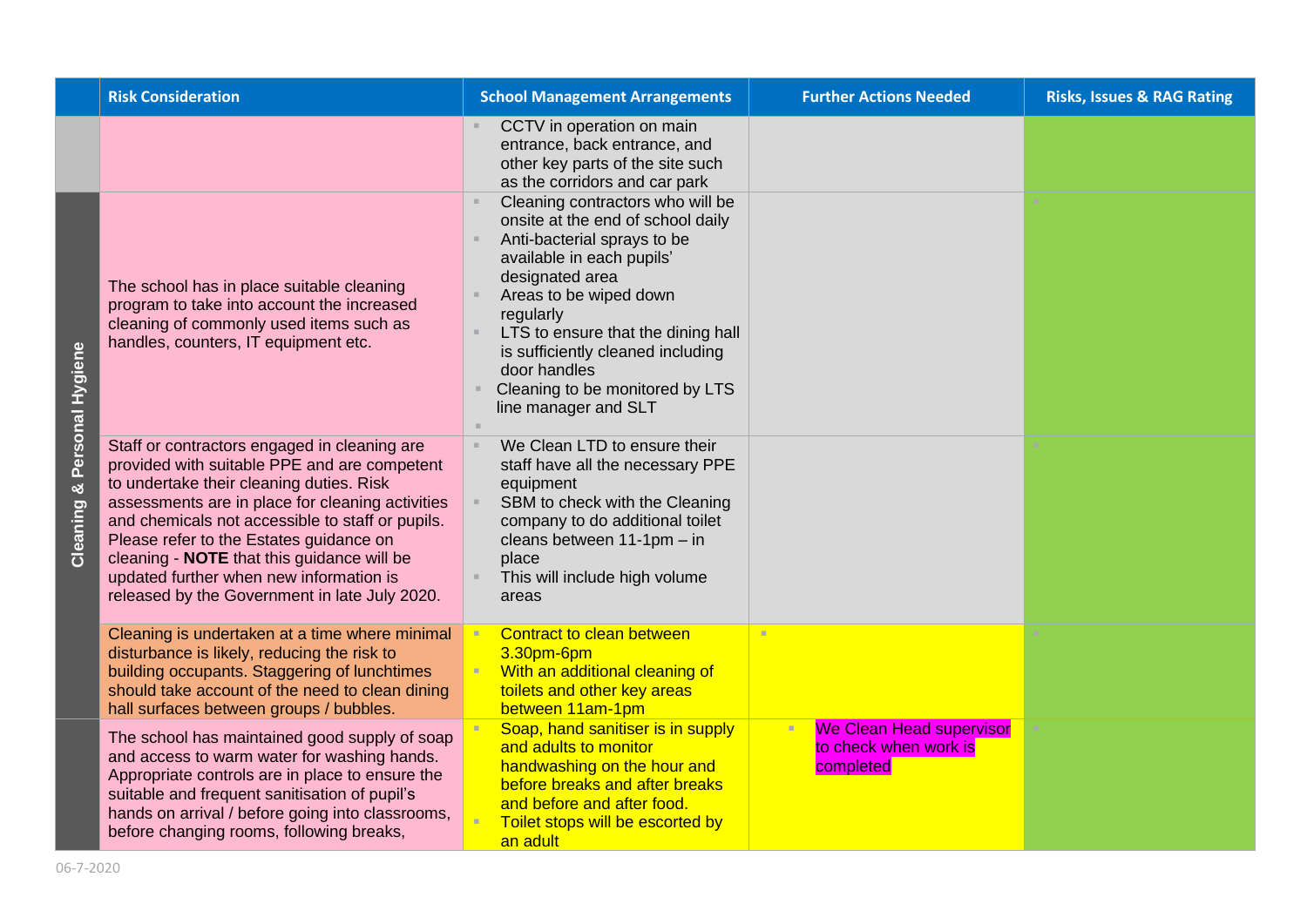|                | <b>Risk Consideration</b>                                                                                                                                                                                                                                                                                                                                                                                                          | <b>School Management Arrangements</b>                                                                                                                                                                                                                                                       | <b>Further Actions Needed</b>                                                                                                                                                                                    | <b>Risks, Issues &amp; RAG Rating</b> |
|----------------|------------------------------------------------------------------------------------------------------------------------------------------------------------------------------------------------------------------------------------------------------------------------------------------------------------------------------------------------------------------------------------------------------------------------------------|---------------------------------------------------------------------------------------------------------------------------------------------------------------------------------------------------------------------------------------------------------------------------------------------|------------------------------------------------------------------------------------------------------------------------------------------------------------------------------------------------------------------|---------------------------------------|
|                | before / after meals, following the use of toilets<br>etc.                                                                                                                                                                                                                                                                                                                                                                         |                                                                                                                                                                                                                                                                                             |                                                                                                                                                                                                                  |                                       |
| Property       | The school has ensured that relevant property<br>statutory compliance checks have been<br>completed and records updated on Parago.<br>Daily, weekly and monthly checks have been<br>reinstated and pre-opening checklist has been<br>re-visited / completed prior to September re-<br>opening.                                                                                                                                     | <b>Site Supervisor lives onsite</b><br>Parago to be updated<br>Checks have been completed<br>including legionella<br>Site was checked by HoS, SBM<br>and Site Supervisor Sept 1<br>All staff will be given clear<br>expectations on the INSET day<br>before opening                         | <b>Temporary site managed</b><br>has resumed checks on<br>Parago<br><b>RMP</b> to be sent to staff<br>before 26 <sup>th</sup> February<br>Signed forms to confirm<br><b>RMP</b> has been read and<br>understood. |                                       |
|                | All serious property concerns have been raised<br>with the Estates Team and appropriate steps in<br>place to ensure the safety of all building<br>occupants.                                                                                                                                                                                                                                                                       | Good communication between<br><b>Estates and School</b>                                                                                                                                                                                                                                     | Pending work timeline in place                                                                                                                                                                                   |                                       |
| <b>Service</b> | The school has reviewed its arrangement for<br>food preparation, handling and serving and had<br>implemented a safe system to ensure that<br>adequate hygiene standards are maintained<br>that that pupils are served food in a way that<br>maintained good principals of social-distancing.<br>Arrangements must be in place to ensure that<br>school kitchens comply with Guidance for Food<br><b>Businesses on Coronavirus.</b> | Kitchen has been deep cleaned<br>whilst in partial closure<br>Dinner choices to be managed in<br>advance on 2 week rolling<br>programme<br>Kitchen staff to maintain social<br>distancing and signage to be<br>visible marking workstations<br>Markings for a one-way system<br>is in place | Contingency if a member of<br>the kitchen staff contracts<br>Covid 19 and the kitchen<br>needs to close<br><b>Liaison with local R2</b><br>schools for emergency<br>packed lunches                               |                                       |
| Food           | Food serving areas have been reviewed and<br>queuing and seating arranged to support good<br>social-distancing principals and where needed<br>phasing of lunch and breaks to disperse peak<br>demands on food service.                                                                                                                                                                                                             | Tables will be cleaned<br>thoroughly before the next sitting<br>Screen over the serving area to<br>protect staff and children<br>LTS have been given guidance<br>training on how to manage the<br>dining hall to ensure safety                                                              |                                                                                                                                                                                                                  |                                       |
|                | Suitable arrangements can be maintained to<br>ensure allergy information is shared and<br>communicated to all persons involved in food<br>service.                                                                                                                                                                                                                                                                                 | Allergy advice and medical<br>needs will be reviewed on Day<br>one pending which children<br>attend                                                                                                                                                                                         | $\mathcal{H}$                                                                                                                                                                                                    |                                       |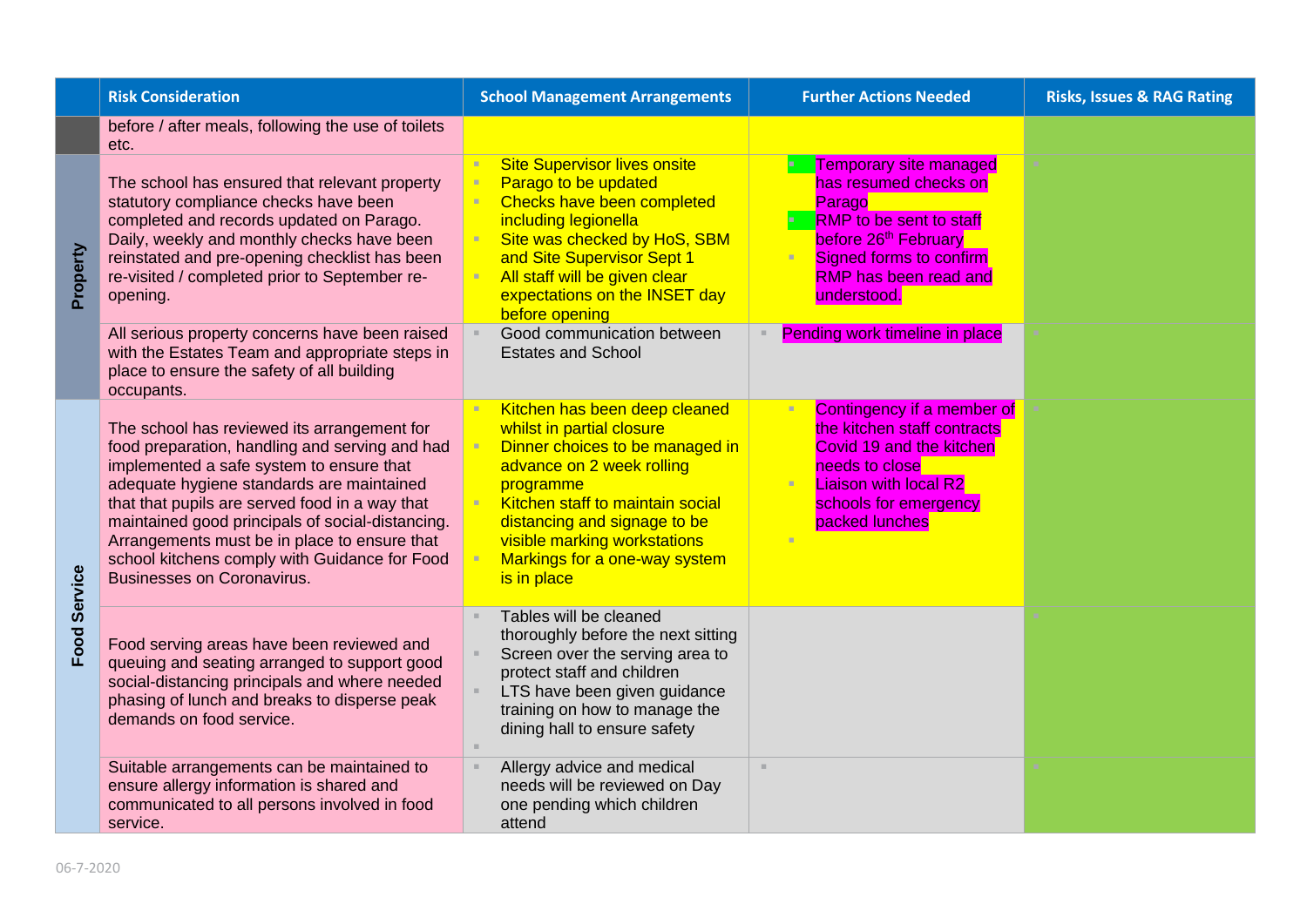| <b>Risk Consideration</b>                                                                                                                                                                                                                                                                                                                                                                                                                                                                                                                                             | <b>School Management Arrangements</b>                                                                                                                                                                                  | <b>Further Actions Needed</b>                                             | <b>Risks, Issues &amp; RAG Rating</b> |
|-----------------------------------------------------------------------------------------------------------------------------------------------------------------------------------------------------------------------------------------------------------------------------------------------------------------------------------------------------------------------------------------------------------------------------------------------------------------------------------------------------------------------------------------------------------------------|------------------------------------------------------------------------------------------------------------------------------------------------------------------------------------------------------------------------|---------------------------------------------------------------------------|---------------------------------------|
| Consideration has been given to the resumption<br>(be it fully or built-up over time) of any breakfast<br>and / or after-school provision (excluding non-<br>contact sport) from the start of the Autumn term<br>such consideration must take account how<br>schools can make such provision work<br>alongside their wider protective measures, e.g.<br>keeping children within their bubbles or year<br>groups where possible. If it is not possible to<br>maintain bubbles being used during the school<br>day then schools should use small, consistent<br>groups. | Toast to be delivered to<br>classrooms from 9am<br><b>Breakfast club and after school</b><br>clubs will be in bubbles from 8th<br>March.<br>Place at breakfast club to be<br>booked by Monday for following<br>Monday. | $\mathbb{R}^d$                                                            |                                       |
| Plan how shared staff spaces are set up and<br>used to help staff to distance from each other.<br>Use of staff rooms should be minimised whilst<br>still allowing for a break of a reasonable length<br>during the day.                                                                                                                                                                                                                                                                                                                                               | Encourage staff to eat in<br>classrooms and only use the<br>staffroom for heating and storing<br>food                                                                                                                  |                                                                           |                                       |
| Arrangements are in place to ensure good<br>levels of ventilation throughout during the<br>school day whilst not compromising security or<br>safeguarding.                                                                                                                                                                                                                                                                                                                                                                                                            | <b>Windows and doors to remain</b><br>open at all times to aid air flow -<br>staff to facilitate this to ensure<br>temperature enables children to<br>learn effectively.                                               |                                                                           |                                       |
| Consider how to clearly communicate and<br>implement a process for removal and disposal<br>of face coverings when pupils / staff who use<br>them arrive at school.                                                                                                                                                                                                                                                                                                                                                                                                    | PPE training provided and double<br>D.<br>bagging essential<br>Recap training in Sept                                                                                                                                  |                                                                           |                                       |
| Ensure good respiratory hygiene by promoting<br>the 'catch it, bin it, kill it' approach with enough<br>tissues and bins available in the school to<br>support pupils and staff to follow this routine.                                                                                                                                                                                                                                                                                                                                                               | Good supply of stock available<br>including tissues<br>Training given to children on day<br>1 and regular reminders                                                                                                    |                                                                           |                                       |
| Arrangements are in place for staff and pupils<br>to bring in their own frequently-used equipment<br>(e.g. pens, pencils etc.) to avoid sharing.<br>Alternatively, a consistent set of equipment<br>allocated by the school to specific individuals<br>should be considered.                                                                                                                                                                                                                                                                                          | (see above)<br>m.                                                                                                                                                                                                      |                                                                           |                                       |
| Confirmation that the school has a sound<br>understanding of Trust COVID-19 reporting<br>protocols and the NHS Test & Trace process                                                                                                                                                                                                                                                                                                                                                                                                                                   | All staff to sign to say they have<br>read and understood this process<br>Copy signed for personnel files<br>٠,                                                                                                        | All staff to sign to say they have<br>read and understood this<br>process |                                       |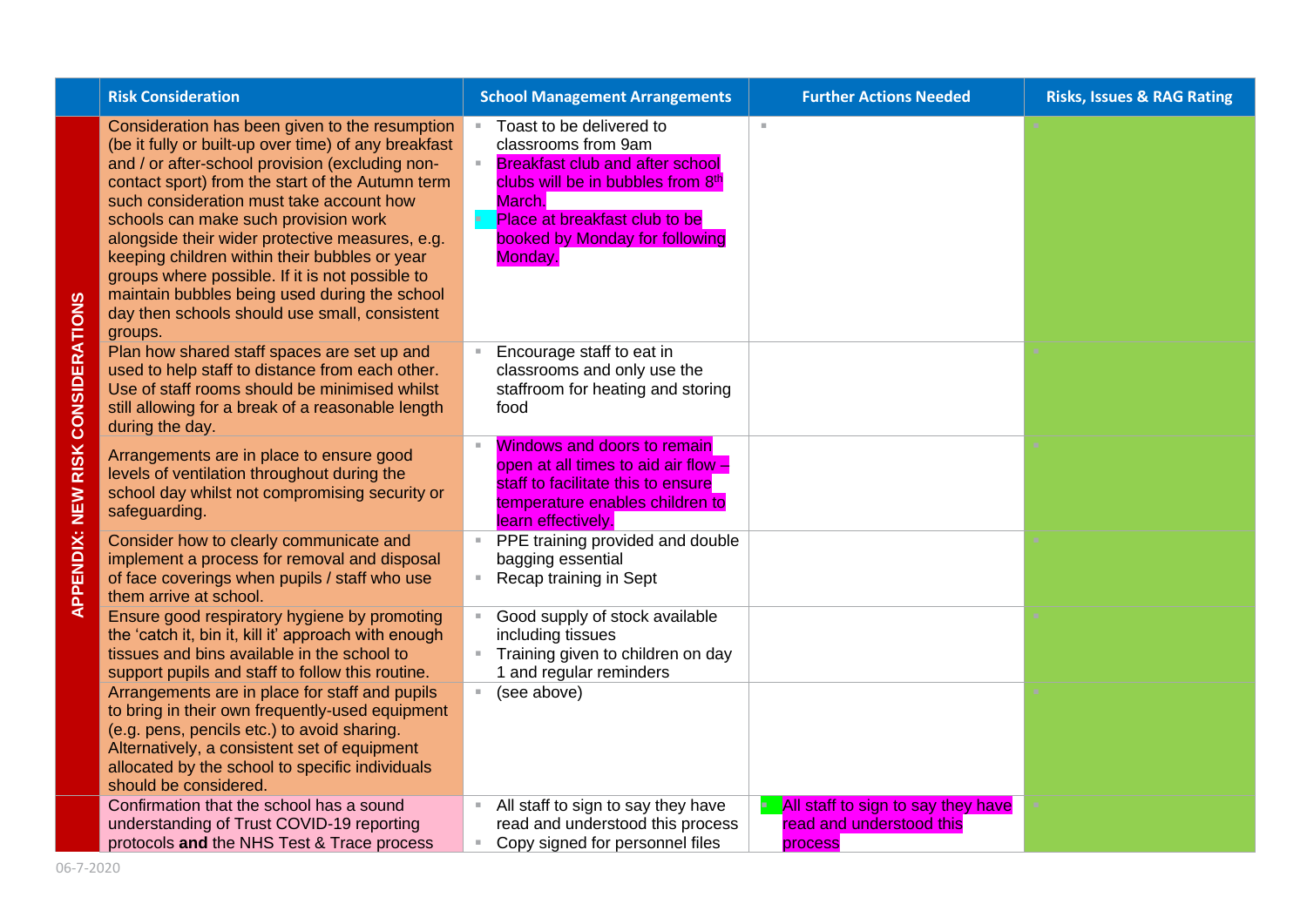| <b>Risk Consideration</b>                                                                                                                                                                                                                                                                                                                                                                                                                                                                                                                                                                                                                                                             | <b>School Management Arrangements</b>                                                                                                                                                                                                                                               | <b>Further Actions Needed</b>                      | <b>Risks, Issues &amp; RAG Rating</b> |
|---------------------------------------------------------------------------------------------------------------------------------------------------------------------------------------------------------------------------------------------------------------------------------------------------------------------------------------------------------------------------------------------------------------------------------------------------------------------------------------------------------------------------------------------------------------------------------------------------------------------------------------------------------------------------------------|-------------------------------------------------------------------------------------------------------------------------------------------------------------------------------------------------------------------------------------------------------------------------------------|----------------------------------------------------|---------------------------------------|
| and, in respect of the latter, that relevant<br>information has been passed on to staff and<br>parents / carers.                                                                                                                                                                                                                                                                                                                                                                                                                                                                                                                                                                      |                                                                                                                                                                                                                                                                                     | Copy signed for personnel files                    |                                       |
| Appropriate arrangements are in place for<br>engaging with the Local Health Protection<br>Team in the event of a confirmed case of<br>COVID-19 as identified by NHS Test and Trace<br>or beyond in the case of a potential wider<br>outbreak.<br>Arrangements are in place for issuing /<br>administering home-testing kits in the event that<br>issuing such kits is deemed appropriate at the<br>time.                                                                                                                                                                                                                                                                              | Links to community organisations<br>and reporting system in place<br>including recording on parago<br>DfE Covid helpline -<br>08000468687<br>Local PHT - 03442253560<br>Kits can be ordered and have<br>them available if required<br>Kits in stock<br>$\mathbb{R}^n$               |                                                    |                                       |
| In the case of a COVID-19-symptomatic child<br>awaiting collection; provide, if possible, a<br>suitable room where they can be isolated<br>behind a closed door, depending on the age /<br>needs of the child with, if required, appropriate<br>adult supervision (wearing appropriate PPE).<br>Ideally, a window should be opened for<br>ventilation. If this is not possible then establish<br>an area which is at least 2 metres away from<br>other people. If they need to go to the bathroom<br>while waiting to be collected, they should use a<br>separate facility if possible. The facility used<br>must be thoroughly cleaned and disinfected<br>before use by anyone else. | Bottom floor REAch2 hub for all<br>cases<br>Use of disabled toilet on bottom<br>$\bar{a}$<br>floor if child needs toilet during<br><i>isolation.</i><br>Staff must wear PPE whilst<br>$\alpha$<br>escorting pupil or staff member<br>Immediately report to SLT via<br>walkie-talkie | ×                                                  |                                       |
| Any dedicated transport services align with the<br>principles underpinning the management<br>controls set out elsewhere in this Risk<br>Management Plan, e.g:<br>Transport groups reflect school groupings.<br>Organised queuing.<br>Hand sanitiser on boarding / disembarking.<br>Cleaning of vehicles.<br>Social-distancing within vehicles.<br>Consider the relevance of and necessity to                                                                                                                                                                                                                                                                                          | Risk assessments to be acquired<br>from coach companies and put<br>on file<br>Read and understood by<br>necessary staff<br>School trips not to start until a<br>review has taken place<br>Pupils are encouraged to walk to                                                          | Still no school trips - Spring 2<br>$\pm$<br>$\pm$ |                                       |
| support local initiatives to depress the demand<br>on public transport and increase systemic                                                                                                                                                                                                                                                                                                                                                                                                                                                                                                                                                                                          | school                                                                                                                                                                                                                                                                              |                                                    |                                       |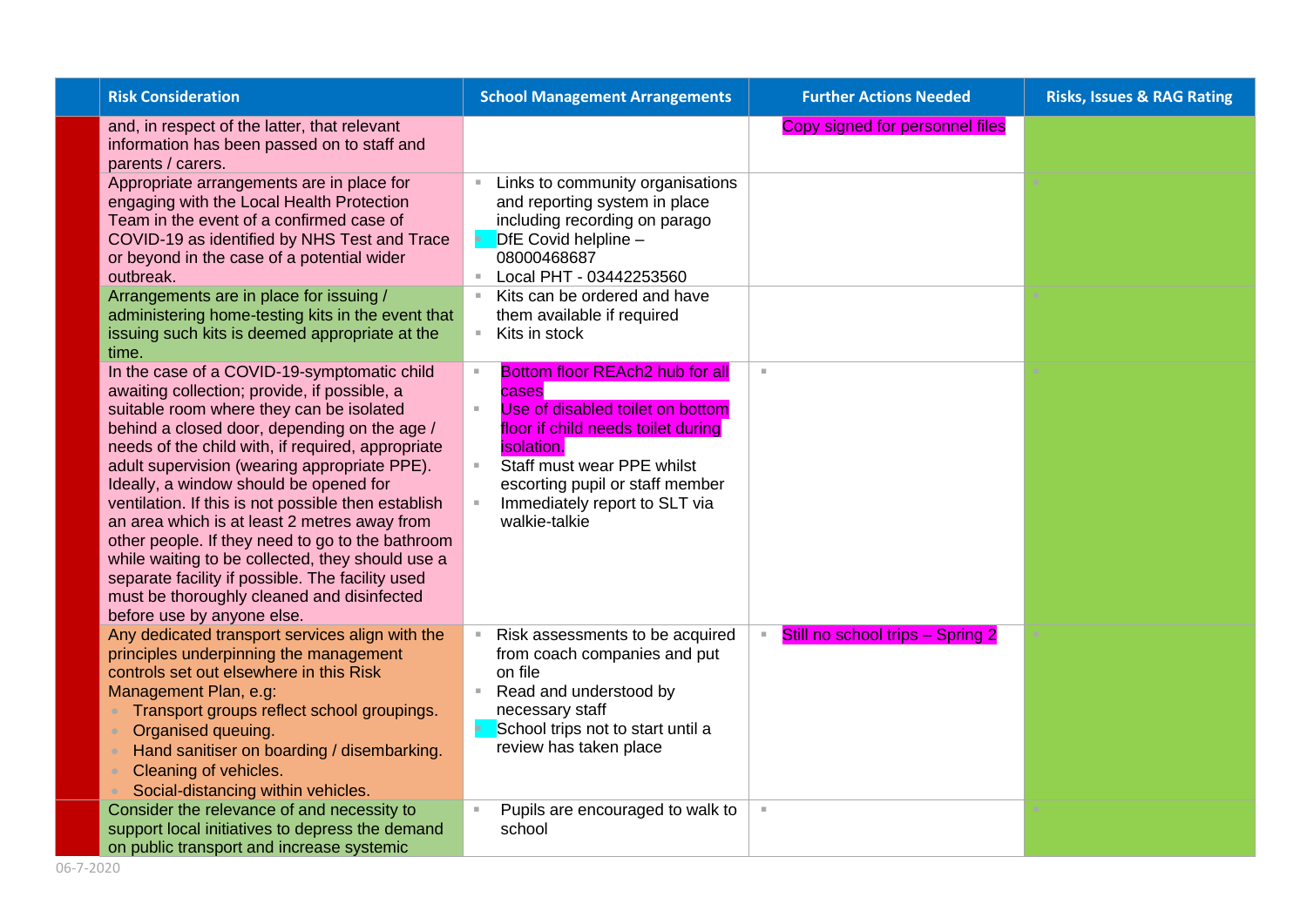| <b>Risk Consideration</b>                                                                                                                                                                                                                                                                                                             | <b>School Management Arrangements</b>                                                  | <b>Further Actions Needed</b> | <b>Risks, Issues &amp; RAG Rating</b> |
|---------------------------------------------------------------------------------------------------------------------------------------------------------------------------------------------------------------------------------------------------------------------------------------------------------------------------------------|----------------------------------------------------------------------------------------|-------------------------------|---------------------------------------|
| capacity by encouraging walking to school,<br>implementation of "Walking Buses" etc.                                                                                                                                                                                                                                                  | Majority of pupils live local, and<br>others are transported by car                    |                               |                                       |
| In EYFS settings, suitably qualified staff to child<br>ratios are in place that meet regulatory<br>requirements and ensure that the quality of<br>care, safety and security of children is<br>maintained - this provision must also include,<br>where necessary, a suitable separate "baby<br>room" or suitable partitioned-off area. | All ratios are met including PFA<br>One current intimate care plan -<br><b>Nursery</b> |                               |                                       |

| <b>Other Risks / Issues for School Leaders to Address:</b>                 |                                                                                                                                                                                                                                                                                                                                                                                                                                                                                                                                                                                                                                                                                                                                                                                                  |  |  |
|----------------------------------------------------------------------------|--------------------------------------------------------------------------------------------------------------------------------------------------------------------------------------------------------------------------------------------------------------------------------------------------------------------------------------------------------------------------------------------------------------------------------------------------------------------------------------------------------------------------------------------------------------------------------------------------------------------------------------------------------------------------------------------------------------------------------------------------------------------------------------------------|--|--|
| List identified issues e.g. local community,<br>organisational issues etc. | Parents attending the school<br>ш<br>m.<br>office will be encouraged to do<br>this by telephone<br>Parents will not be allowed to<br>$\mathbf{H}$<br>enter the main foyer unless they<br>have made an appointment<br>They will not be allowed to wait<br>inside but to queue outside 2m<br>apart. This will be monitored by<br>Site Supervisor in the morning<br>and at the end of the school day<br>Request daily changes of clothes<br>where possible to reduce the risk<br>of infection<br>Clarity around attendance<br>×<br>expectations; in particular when<br>COVID-19 is a risk factor within<br>the family<br>Brokerage of access to FTB<br>$\mathbb{R}^2$<br>resources to support mental<br>health and wellbeing, including<br>anxiety of returning to school for<br>pupils and parents |  |  |
|                                                                            | https://www.forwardthinkingbirmi<br>ngham.org.uk                                                                                                                                                                                                                                                                                                                                                                                                                                                                                                                                                                                                                                                                                                                                                 |  |  |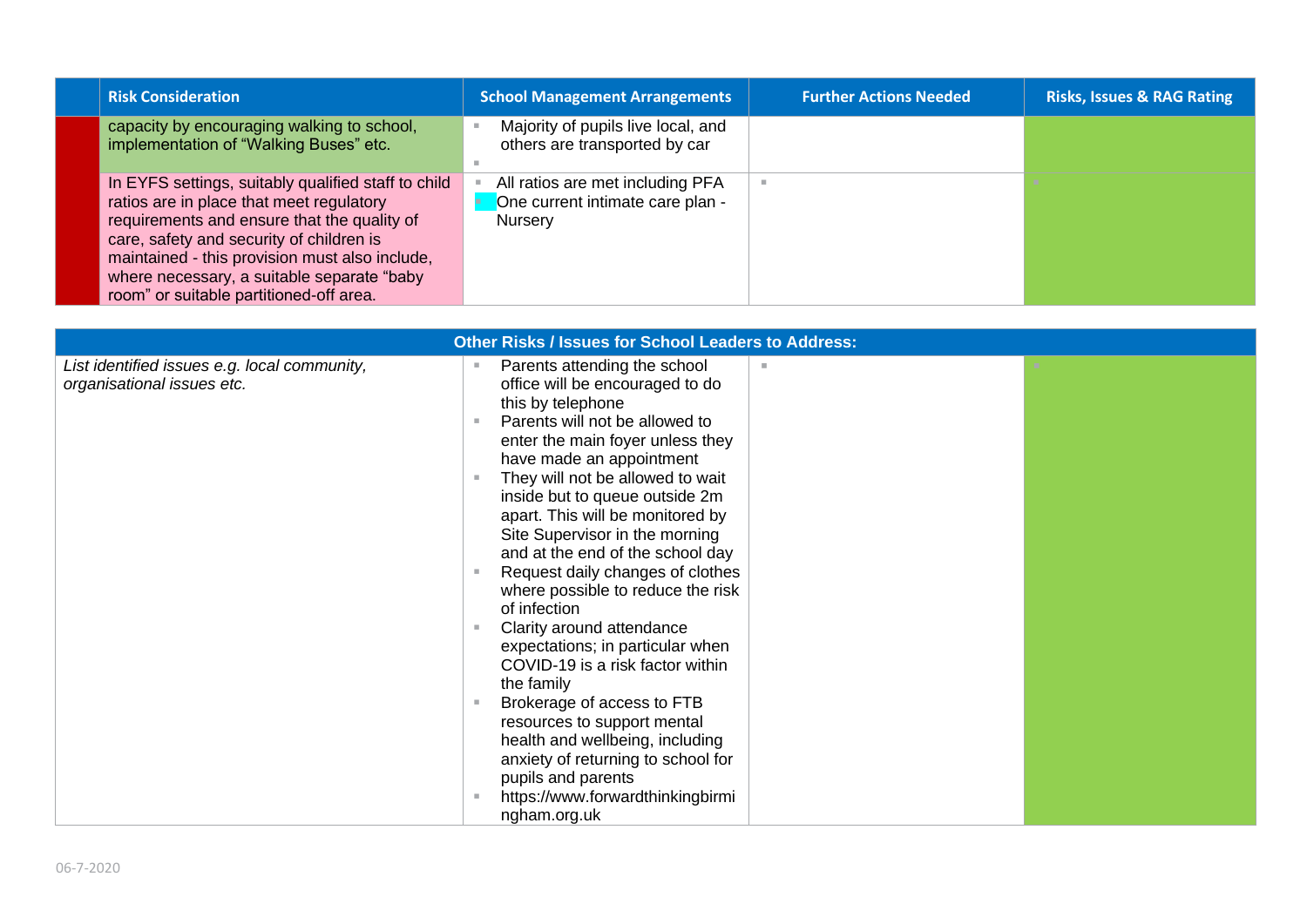| Markings to be put into the foyer<br>near the front office hatch to be<br>2m away |  |
|-----------------------------------------------------------------------------------|--|
| Screen to be put on the hatch to<br>the office for additional<br>protection       |  |
| Extras                                                                            |  |
| Doorstops                                                                         |  |
| Umbrellas                                                                         |  |
| Walkie talkies                                                                    |  |
| Thermometers per bubble                                                           |  |
| All of the above has been                                                         |  |
| actioned                                                                          |  |

## **Overall Risk / RAG Rating Matrix**

| Likelihood    | <b>Description</b>                                                                                                  | <b>Score</b> |
|---------------|---------------------------------------------------------------------------------------------------------------------|--------------|
| Low           | No significant risk or low risk item that are well managed with no impact on school opening.                        |              |
| <b>Medium</b> | Some minor risk issues identified but management process in place within the school or trust to manage them.        |              |
| High          | Significant risk items identified that require rectification, or risk items beyond the school capability to manage. |              |

**Appendix 1 – New Risk Considerations January 2021**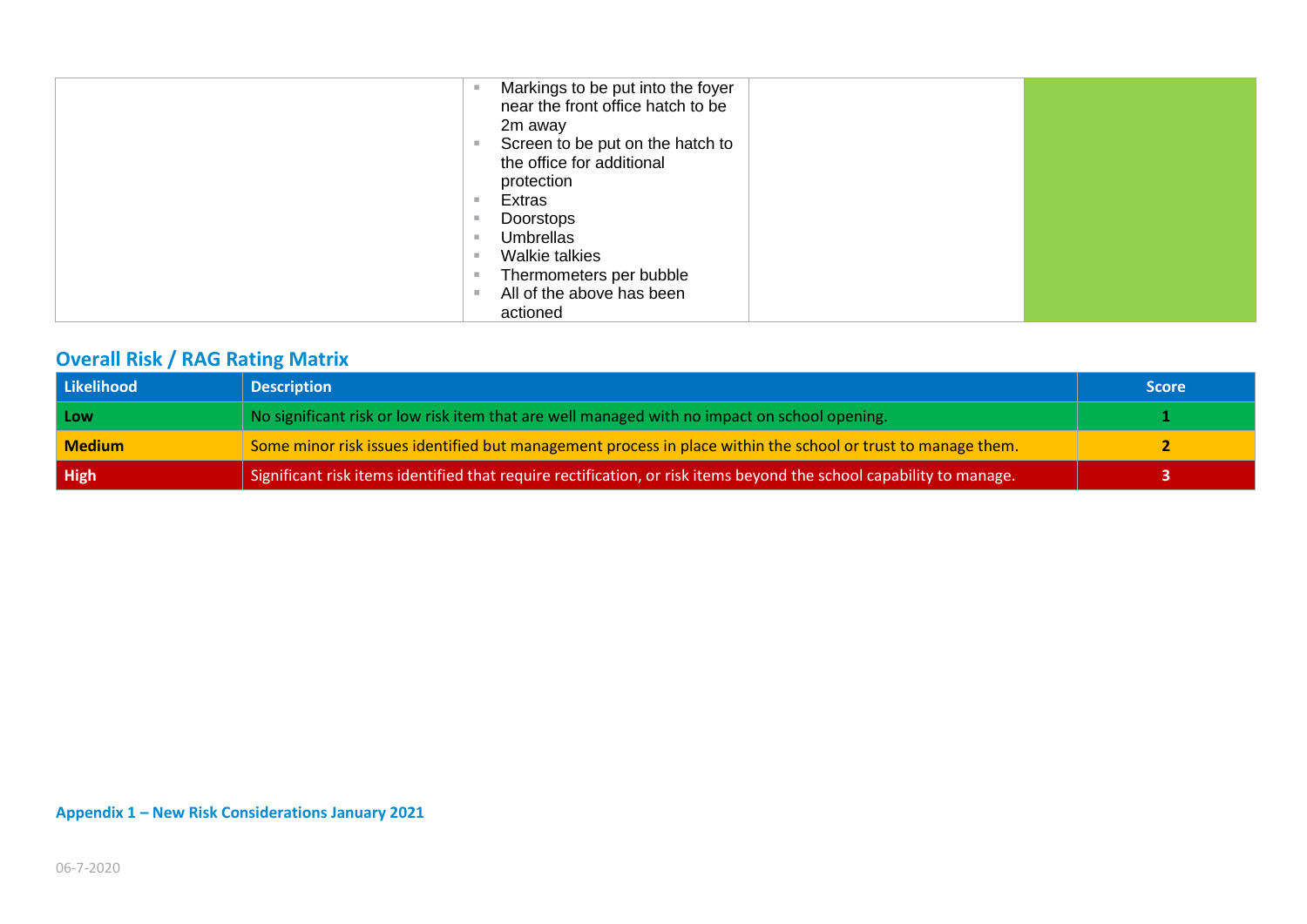| <b>APPENDIX: NEW RISK CONSIDERATIONS FOR JANUARY 2021</b>                                                                                                                                                                                                                                                                                                                                                                                                                                                                                                                                                                                                                                                                                                                                                                                                                                                                                                                                                                                                                                                                                                              |                                                                                                                       |                                                                                |                                                                     |  |  |
|------------------------------------------------------------------------------------------------------------------------------------------------------------------------------------------------------------------------------------------------------------------------------------------------------------------------------------------------------------------------------------------------------------------------------------------------------------------------------------------------------------------------------------------------------------------------------------------------------------------------------------------------------------------------------------------------------------------------------------------------------------------------------------------------------------------------------------------------------------------------------------------------------------------------------------------------------------------------------------------------------------------------------------------------------------------------------------------------------------------------------------------------------------------------|-----------------------------------------------------------------------------------------------------------------------|--------------------------------------------------------------------------------|---------------------------------------------------------------------|--|--|
| <b>Risk Consideration</b>                                                                                                                                                                                                                                                                                                                                                                                                                                                                                                                                                                                                                                                                                                                                                                                                                                                                                                                                                                                                                                                                                                                                              | <b>School Management Arrangements</b>                                                                                 | <b>Further Actions Needed</b>                                                  | <b>Risks, Issues &amp; RAG Rating</b>                               |  |  |
| <b>Instructions for Using This Appendix:</b><br>≻ This Appendix is designed to be an addendum to the Risk Management Plans completed in July 2020 for full re-opening of schools in September 2020 – it captures<br>brand new issues presented by the latest Government Guidance issued on 30 <sup>th</sup> December 2020<br>Firstly, undertake a review of your current Risk Management Plan (this should have been done on a monthly basis from September 2020) to ensure its adequacy going<br>forward in the event that management arrangements need revising or updating and to take account of experience and "lessons learned" since September.<br>> Consider and complete the five risk sections below with satisfactory management arrangements, further actions and a RAG-Rating - remember that the requirement is<br>for sensible and proportionate control measures which follow the health & safety hierarchy of control to reduce the risk to the lowest reasonably practicable level<br>given a schools particular and individual circumstances.<br>Copy and paste this completed Appendix to the end of your current / reviewed Risk Management Plan. |                                                                                                                       |                                                                                |                                                                     |  |  |
| Any questions, please contact Estates.<br>In schools where social distancing between<br>staff and / or visitors is not possible in indoor<br>areas outside of classrooms; consider the<br>discretionary requirement to ask staff and / or<br>visitors to wear (or agree to them wearing) face<br>coverings in these locations.                                                                                                                                                                                                                                                                                                                                                                                                                                                                                                                                                                                                                                                                                                                                                                                                                                         | All adults (except for those with<br>exemptions) will wear face masks<br>in communal areas in the school<br>building. | Already in place.                                                              | Some staff are exempt,<br>but they have already<br>made that known. |  |  |
| Suitable arrangements are in place to protect<br>pupils who are considered clinically extremely<br>vulnerable.<br>NOTE: In tier 4 areas, all children still deemed<br>clinically extremely vulnerable are advised not<br>to attend school. In tiers 1 to 3 those who<br>remain in the clinically extremely vulnerable<br>group should continue to attend school unless<br>they are under paediatric or NHS care (such as<br>recent transplant or very immunosuppressed<br>children) and have been advised specifically by<br>their GP or clinician not to attend an education<br>setting.                                                                                                                                                                                                                                                                                                                                                                                                                                                                                                                                                                              | No clinically extremely vulnerable<br>children in school.                                                             | AS to determine if any new<br>starters are clinically extremely<br>vulnerable. |                                                                     |  |  |
| In Tier 4 areas, and over and above the risks<br>assessed in the section "Social-Distancing &<br>Minimising Contacts" (see above); suitable<br>arrangements are in place to enable clinically<br>extremely vulnerable staff to not be in school /<br>work from home.                                                                                                                                                                                                                                                                                                                                                                                                                                                                                                                                                                                                                                                                                                                                                                                                                                                                                                   | No clinically extremely vulnerable<br>adults in school.                                                               | ×.                                                                             |                                                                     |  |  |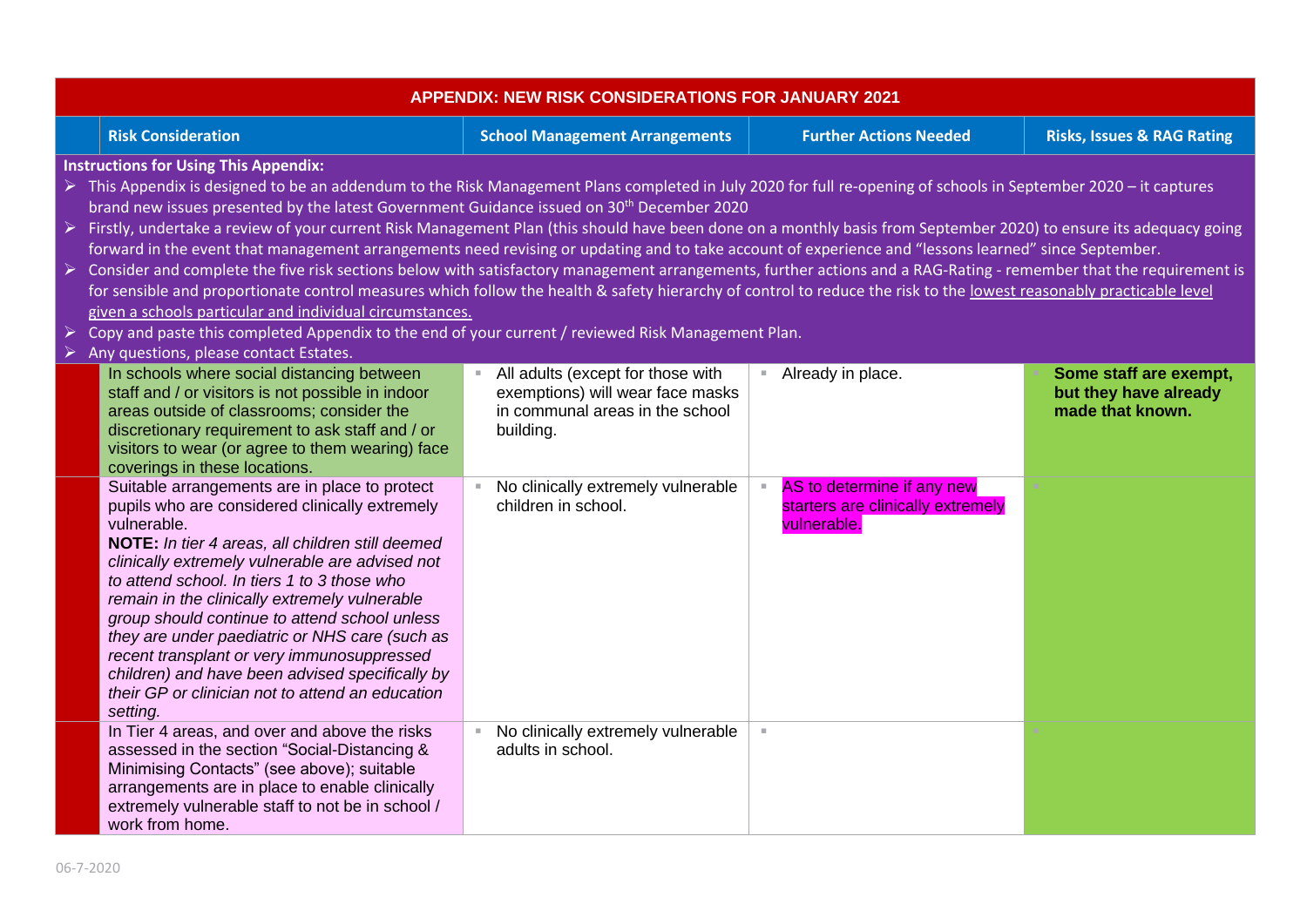| <b>APPENDIX: NEW RISK CONSIDERATIONS FOR JANUARY 2021</b> |                                                                                                                                                                                                                                                                                                                                                                                                                                                                                                                                                                                                                                                                                                                                                                                                            |                                                                                                                                                                                                                                                                                                                                                                                                                 |                                                                                 |                                       |  |
|-----------------------------------------------------------|------------------------------------------------------------------------------------------------------------------------------------------------------------------------------------------------------------------------------------------------------------------------------------------------------------------------------------------------------------------------------------------------------------------------------------------------------------------------------------------------------------------------------------------------------------------------------------------------------------------------------------------------------------------------------------------------------------------------------------------------------------------------------------------------------------|-----------------------------------------------------------------------------------------------------------------------------------------------------------------------------------------------------------------------------------------------------------------------------------------------------------------------------------------------------------------------------------------------------------------|---------------------------------------------------------------------------------|---------------------------------------|--|
|                                                           | <b>Risk Consideration</b>                                                                                                                                                                                                                                                                                                                                                                                                                                                                                                                                                                                                                                                                                                                                                                                  | <b>School Management Arrangements</b>                                                                                                                                                                                                                                                                                                                                                                           | <b>Further Actions Needed</b>                                                   | <b>Risks, Issues &amp; RAG Rating</b> |  |
|                                                           | Pregnant women are considered 'clinically<br>vulnerable' or in some cases 'clinically<br>extremely vulnerable' to coronavirus. Ensure<br>that suitable and sufficient individual risk<br>assessments (under MHSW 1999) have been<br>undertaken in relation to pregnant members of<br>staff and which address the elevated risks<br>posed by COVID-19.<br>NOTE: Pregnant women should not be required<br>to continue working if this is not supported by<br>the risk assessment.                                                                                                                                                                                                                                                                                                                            | No current pregnancies.<br>×.                                                                                                                                                                                                                                                                                                                                                                                   | DH to alert RD if any<br>$\mathbb{R}^n$<br>pregnancies arise.                   |                                       |  |
|                                                           | PE lessons are prioritised around the use of<br>outdoor spaces. Where this is not possible;<br>large indoor spaces should be used maximising<br>natural ventilation flows (through opening<br>windows and doors or using air conditioning<br>systems wherever possible) distancing between<br>pupils and paying scrupulous attention to<br>cleaning and hygiene.<br>NOTE: In planning their arrangements, schools<br>should refer to and take account of the following<br>guidance:<br><b>Grassroots Sports Guidance</b><br><b>Guidance for Providers of Sports Facilities</b><br><b>Sport England - Coronavirus</b><br><b>Association for Physical Education -</b><br>Coronavirus<br><b>Youth Sport Trust - Coronavirus</b><br><b>Returning to Pools - Guidance</b><br><b>Using Changing Rooms Safely</b> | PE lessons take place for 2 hours<br>each week.<br>PE to be outside whenever<br>$\mathbb{R}^n$ .<br>possible.<br>PE to be taught in class bubbles<br>if it is being taught inside.<br>Only 1 bubble PE session per<br>day except Mondays (hall is<br>cleaned between use at<br>lunchtime).<br>Physical activity at break and<br>lunchtimes encouraged also.<br>Sports clubs offered in bubbles<br>after school. | LTS to organise socially<br>distanced games for their<br>bubbles at lunch time. |                                       |  |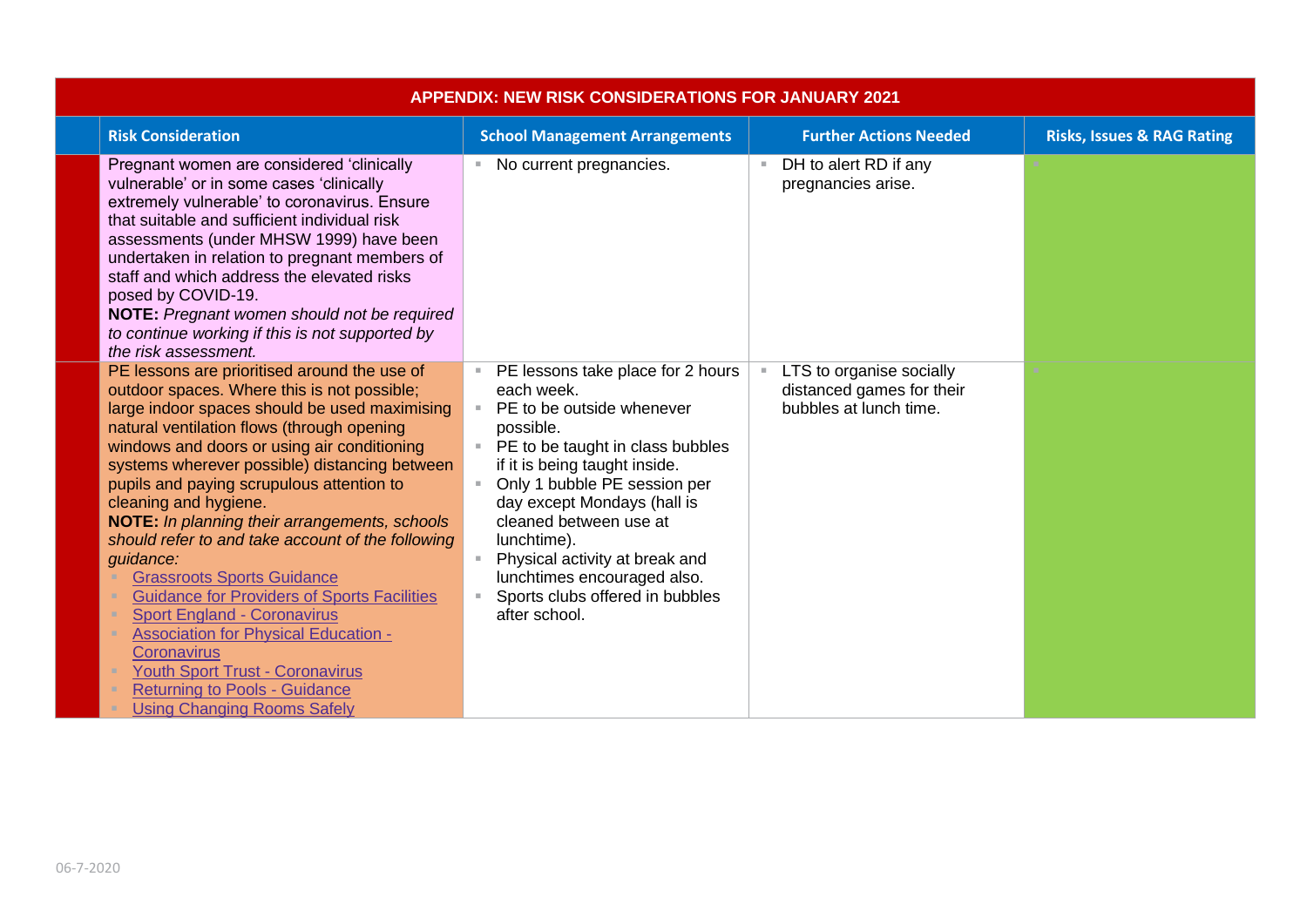| APPENDIX: NEW RISK CONSIDERATIONS - 9TH JAN' 2021          |                                                                                                                                                                         |                                       |                                |                                       |  |  |  |
|------------------------------------------------------------|-------------------------------------------------------------------------------------------------------------------------------------------------------------------------|---------------------------------------|--------------------------------|---------------------------------------|--|--|--|
|                                                            | <b>Risk Consideration</b>                                                                                                                                               | <b>School Management Arrangements</b> | <b>Further Actions Needed</b>  | <b>Risks, Issues &amp; RAG Rating</b> |  |  |  |
|                                                            | <b>Instructions for Using This Appendix:</b>                                                                                                                            |                                       |                                |                                       |  |  |  |
|                                                            | >-Firstly, undertake a review of your current Risk Management Plan (this should have been done as a matter of course on a monthly basis from September 2020; weekly     |                                       |                                |                                       |  |  |  |
|                                                            | going forward from January 2021) to ensure its adequacy going forward in the event that management arrangements need revising or updating and to take account of        |                                       |                                |                                       |  |  |  |
|                                                            | experience and "lessons learned" since September.                                                                                                                       |                                       |                                |                                       |  |  |  |
|                                                            | > This Appendix is designed to be an addendum to the Risk Management Plans completed in July 2020 for full re-opening of schools in September 2020 - it captures        |                                       |                                |                                       |  |  |  |
|                                                            | brand new issues presented by the latest Government Guidance issued on 30 <sup>th</sup> December 2020 and on 7 <sup>th</sup> January 2021.                              |                                       |                                |                                       |  |  |  |
|                                                            | > Accordingly, this appendix replaces the recently issued one entitled "NEW RISK CONSIDERATIONS FOR JANUARY 2021"                                                       |                                       |                                |                                       |  |  |  |
|                                                            | > Consider and complete the risk sections below with satisfactory management arrangements, further actions and a RAG-Rating - remember that the requirement is for      |                                       |                                |                                       |  |  |  |
|                                                            | sensible and proportionate control measures which follow the health & safety hierarchy of control to reduce the risk to the lowest reasonably practicable level given a |                                       |                                |                                       |  |  |  |
|                                                            | schools particular and individual circumstances.                                                                                                                        |                                       |                                |                                       |  |  |  |
|                                                            | > Note that sections that are "greyed out" have not changed in this new iteration and can be copied / pasted across from the appendix entitled "NEW RISK                |                                       |                                |                                       |  |  |  |
|                                                            | CONSIDERATIONS FOR JANUARY 2021." Sections highlighted in yellow have changed somewhat in light of the latest Government guidance - schools will need to                |                                       |                                |                                       |  |  |  |
|                                                            | review / update these sections appropriately.                                                                                                                           |                                       |                                |                                       |  |  |  |
|                                                            | > Copy and paste this completed 9 <sup>th</sup> January Appendix to the end of your current / reviewed Risk Management Plan.                                            |                                       |                                |                                       |  |  |  |
|                                                            | > Delete the appendix entitled "NEW RISK CONSIDERATIONS FOR JANUARY 2021."                                                                                              |                                       |                                |                                       |  |  |  |
|                                                            | > Any questions; please contact Estates.                                                                                                                                |                                       |                                |                                       |  |  |  |
|                                                            | Notwithstanding arrangements identified above<br>See separate school<br>Capacity set at 231 in summer                                                                   |                                       |                                |                                       |  |  |  |
|                                                            | for managing social distancing and minimising                                                                                                                           | assessment.                           | term 2020.                     |                                       |  |  |  |
|                                                            | contacts for full opening; until February half-                                                                                                                         | Bubbles set out as follows:<br>$\pm$  | - Current numbers averaging 60 |                                       |  |  |  |
|                                                            | term the school is to cap pupil numbers based                                                                                                                           | N/R                                   | per day.                       |                                       |  |  |  |
|                                                            | on the Maximum Occupancy Figure calculated                                                                                                                              | Y <sub>1</sub>                        |                                |                                       |  |  |  |
|                                                            | by Estates in May 2020. This figure must then                                                                                                                           | Y <sub>2</sub>                        |                                |                                       |  |  |  |
|                                                            | be reviewed (if necessary and downwards)                                                                                                                                | Y3                                    |                                |                                       |  |  |  |
|                                                            | based on a robust, school-specific assessment                                                                                                                           | Y <sub>4</sub><br>$\overline{45}$     |                                |                                       |  |  |  |
|                                                            | that takes account of factors including:                                                                                                                                | Y6                                    |                                |                                       |  |  |  |
| - Full opening of nursery provision (wef 18-1-<br>$2021$ . |                                                                                                                                                                         |                                       |                                |                                       |  |  |  |
| - Face-to-face provision for vulnerable                    |                                                                                                                                                                         | Maximum capacity of                   |                                |                                       |  |  |  |
|                                                            | children as priority 1.                                                                                                                                                 | bubbles is 15.                        |                                |                                       |  |  |  |
| - Face-to-face provision for critical worker               |                                                                                                                                                                         | Nursery is open (as of                |                                |                                       |  |  |  |
| children as priority 2.                                    |                                                                                                                                                                         | Monday 18 <sup>th</sup> Jan).         |                                |                                       |  |  |  |
|                                                            | - Remote learning for all other pupils.                                                                                                                                 | Robust remote learning plan           |                                |                                       |  |  |  |
|                                                            | - Availability of staff for face-to-face delivery.                                                                                                                      | in place.                             |                                |                                       |  |  |  |
|                                                            | - Availability of staff for remote learning.                                                                                                                            | Rotas in place.                       |                                |                                       |  |  |  |
|                                                            | Staff who are absent / shielding.                                                                                                                                       |                                       |                                |                                       |  |  |  |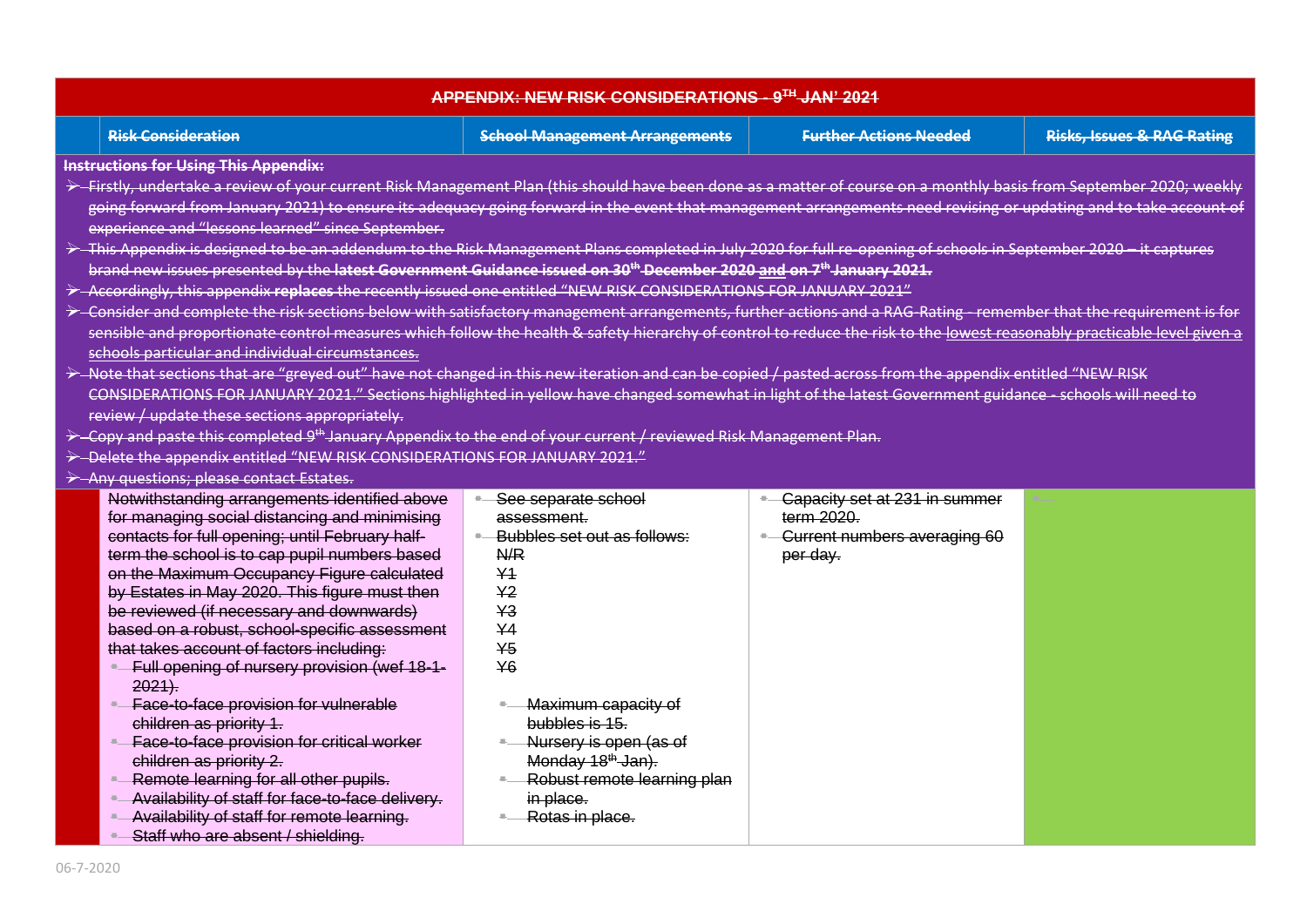| APPENDIX: NEW RISK CONSIDERATIONS - 9TH JAN' 2021                                                                                                                                                                                                                                                                                                                                                                                                                                                                                                                                                                                                                                                                                                                                                                                                                                                                                 |                                                                                                                                                                                                                                                                                                                                                                                                                                                                                                                                                                                                                   |                                                                                                                                                                                                                       |                                       |  |  |  |
|-----------------------------------------------------------------------------------------------------------------------------------------------------------------------------------------------------------------------------------------------------------------------------------------------------------------------------------------------------------------------------------------------------------------------------------------------------------------------------------------------------------------------------------------------------------------------------------------------------------------------------------------------------------------------------------------------------------------------------------------------------------------------------------------------------------------------------------------------------------------------------------------------------------------------------------|-------------------------------------------------------------------------------------------------------------------------------------------------------------------------------------------------------------------------------------------------------------------------------------------------------------------------------------------------------------------------------------------------------------------------------------------------------------------------------------------------------------------------------------------------------------------------------------------------------------------|-----------------------------------------------------------------------------------------------------------------------------------------------------------------------------------------------------------------------|---------------------------------------|--|--|--|
| <b>Risk Consideration</b>                                                                                                                                                                                                                                                                                                                                                                                                                                                                                                                                                                                                                                                                                                                                                                                                                                                                                                         | <b>School Management Arrangements</b>                                                                                                                                                                                                                                                                                                                                                                                                                                                                                                                                                                             | <b>Further Actions Needed</b>                                                                                                                                                                                         | <b>Risks, Issues &amp; RAG Rating</b> |  |  |  |
| Timetabling and adjustments to the school<br>day (including rotas where necessary /<br>appropriate).<br>Resourcing for SEND provision including<br>normal educational and care support for<br>pupils with complex needs and / or who<br>need close contact care.<br>Safeguarding requirements / limitations.<br>۰.<br>Social distancing and minimising contacts<br>(individuals and groups).<br>Space availability and utilisation.<br>$\bullet$<br>Wraparound care provision.<br>- Bubble groups that are, as far as possible:<br>e Manageable<br>e Effective<br>e Small (as possible)<br>e Consistent<br>e Exclusive from other groups<br>$e$ Safe<br>e Aimed at not exceeding individual room<br>occupancy capacities / figures (May<br>$2020$ ).<br>HS&W requirements of staff and pupils<br>generally and in the context of COVID-19.<br>- Provision for regular review / update weekly<br>and / or as circumstances change. | <b>Teachers delivering learning</b><br>online from home and school<br>if they are on the rota.<br>TAs and teachers in school<br>delivering face to face<br>learning and ensuring<br>children access their class<br>teams meeting.<br>Break and lunchtimes still<br>staggered.<br>Start and end of the day still<br>staggered.<br>Two bubbles on the<br>playground at break and<br>lunchtime - different year<br>groups do not interact and<br>use a separate part of the<br>playground.<br><b>SEND pupils supported</b><br>through individualised home<br>learning packs.<br>Weekly review (minimum) in<br>place. |                                                                                                                                                                                                                       |                                       |  |  |  |
| Over and above the risks assessed in the<br>section "Social-Distancing & Minimising<br>Contacts" (see above); suitable arrangements<br>are in place to enable clinically extremely<br>vulnerable pupils to not be in school / can<br>access remote learning.                                                                                                                                                                                                                                                                                                                                                                                                                                                                                                                                                                                                                                                                      | - CEV pupil (1) not in school -<br>learning at home set up and pupil<br>has been given a laptop to use<br>while shielding.                                                                                                                                                                                                                                                                                                                                                                                                                                                                                        | • Teacher to check in with mum<br>once a week to check<br>everything is ok.<br>Child is accessing home<br>learning well and submitting<br>home learning. Class teacher to<br>ensure feedback is given to all<br>work. |                                       |  |  |  |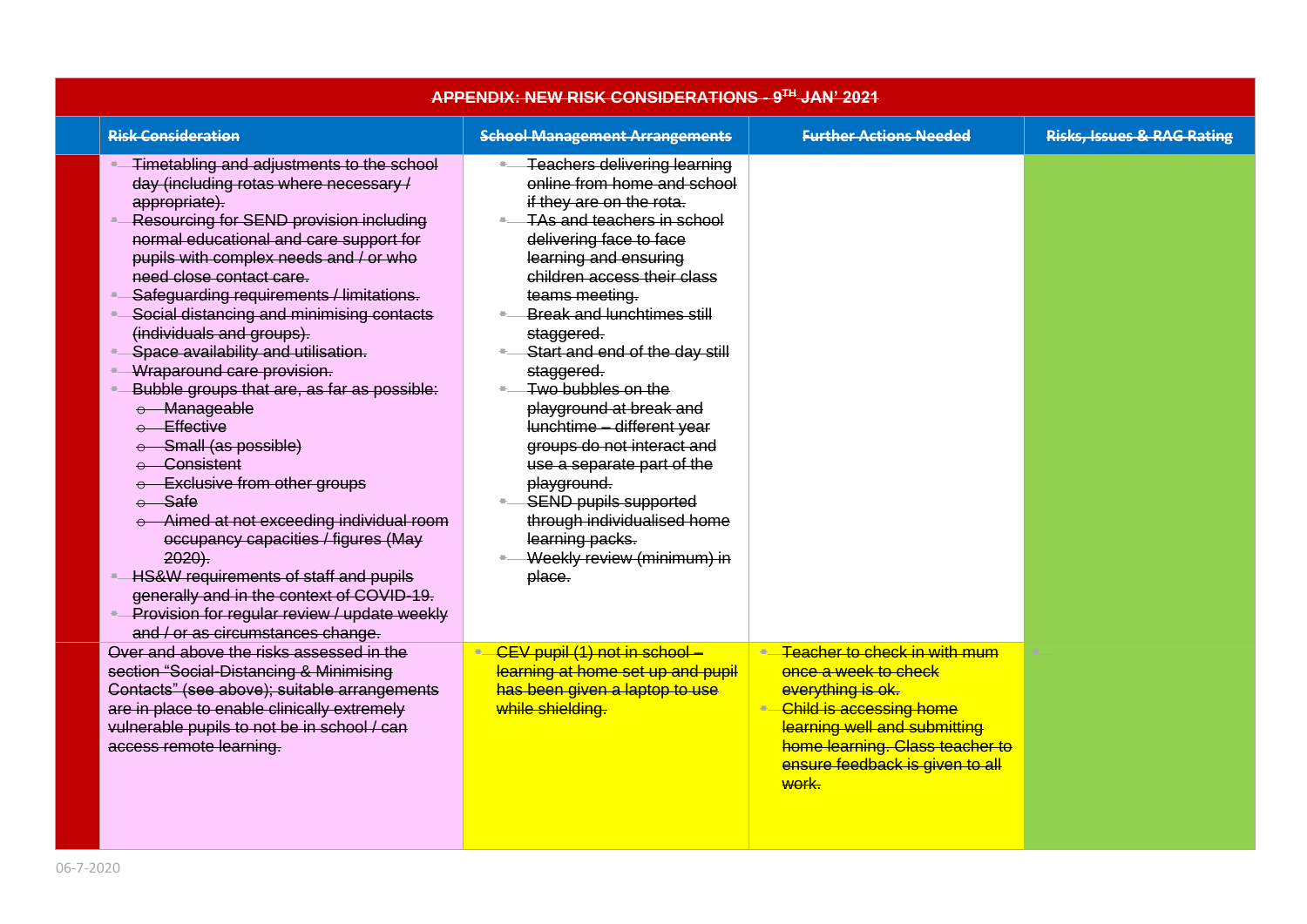| APPENDIX: NEW RISK CONSIDERATIONS - 9TH JAN' 2021                                                                                                                                                                                                                                                                                                                                                                                                                               |                                                                                                                                     |                               |                                       |  |
|---------------------------------------------------------------------------------------------------------------------------------------------------------------------------------------------------------------------------------------------------------------------------------------------------------------------------------------------------------------------------------------------------------------------------------------------------------------------------------|-------------------------------------------------------------------------------------------------------------------------------------|-------------------------------|---------------------------------------|--|
| <b>Risk Consideration</b>                                                                                                                                                                                                                                                                                                                                                                                                                                                       | <b>School Management Arrangements</b>                                                                                               | <b>Further Actions Needed</b> | <b>Risks, Issues &amp; RAG Rating</b> |  |
| Over and above the risks assessed in the<br>section "Social-Distancing & Minimising<br>Contacts" (see above); suitable arrangements<br>are in place to enable clinically extremely<br>vulnerable staff to not be in school / work from<br>home.<br><b>NOTE:</b> Clinically vulnerable staff can continue<br>to attend school where it is not possible to work<br>from home.                                                                                                     | • No CEV staff in school.<br>• CV staff (as with all staff) have<br>been individually risk assessed.                                | <b>Burnet</b>                 |                                       |  |
| Pregnant women are considered 'clinically<br>vulnerable' or in some cases 'clinically<br>extremely vulnerable' to coronavirus. Ensure<br>that suitable and sufficient individual risk<br>assessments (under MHSW 1999) have been<br>undertaken in relation to pregnant members of<br>staff and which address the elevated risks<br>posed by COVID-19.<br>NOTE: Pregnant women should not be required<br>to continue working if this is not supported by<br>the risk assessment. | No pregnant staff.                                                                                                                  | $\blacksquare$                |                                       |  |
| In terms of COVID-prevention; provide<br>confirmation that essential measures are in<br>place for minimising contact with individuals<br>who are unwell by ensuring that those who<br>have coronavirus (COVID-19) symptoms, or<br>who have someone in their household who<br>does, do not attend school.                                                                                                                                                                        | <b>Current systems in place. These</b><br>have been sent as a reminder<br>again and discussed in staff<br>meeting.                  | $\blacksquare$                |                                       |  |
| What arrangements are in place (as<br>recommended by the guidance) to record any<br>close contact that takes places between<br>children and staff in different groups?                                                                                                                                                                                                                                                                                                          | Staff to record close contacts on<br>centrally available area on teams.                                                             | $\mathbf{z}$                  |                                       |  |
| In schools where social distancing between<br>staff and / or visitors is not possible in indoor<br>areas outside of classrooms; consider the<br>discretionary requirement to ask staff and / or<br>visitors to wear (or agree to them wearing) face<br>coverings in these locations.                                                                                                                                                                                            | Face coverings are worn in all<br>communal areas as standard.<br>Space used by any visitors is big<br>enough to social distance in. | $\mathbb{R}$                  |                                       |  |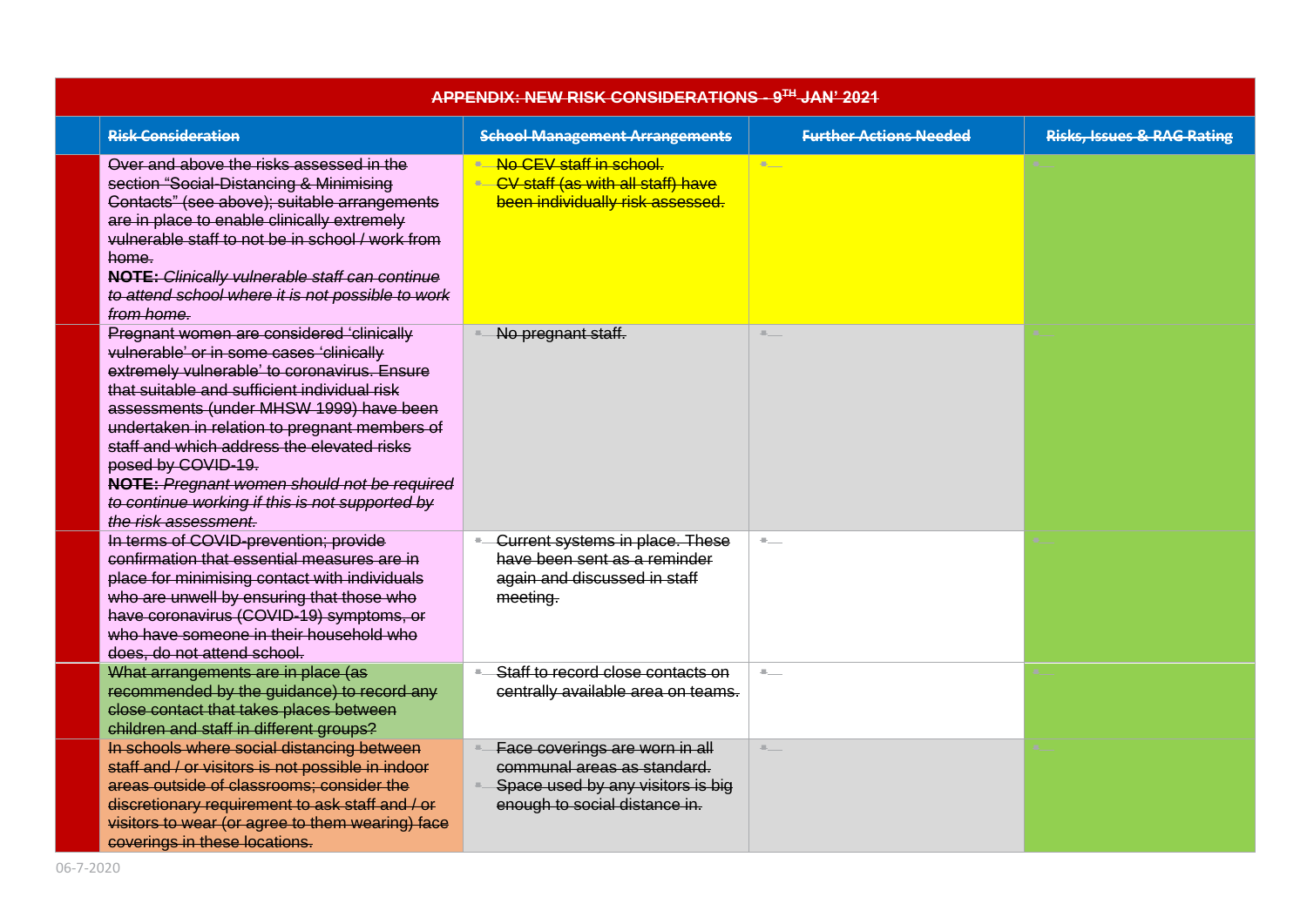| APPENDIX: NEW RISK CONSIDERATIONS - 9TH JAN' 2021                                                                                                                                                                                                                                                                                                                                                                                                                                                                                                                                                                                                                                                                                                                                                  |                                                                                                                                                                                             |                               |                                       |  |  |
|----------------------------------------------------------------------------------------------------------------------------------------------------------------------------------------------------------------------------------------------------------------------------------------------------------------------------------------------------------------------------------------------------------------------------------------------------------------------------------------------------------------------------------------------------------------------------------------------------------------------------------------------------------------------------------------------------------------------------------------------------------------------------------------------------|---------------------------------------------------------------------------------------------------------------------------------------------------------------------------------------------|-------------------------------|---------------------------------------|--|--|
| <b>Risk Consideration</b>                                                                                                                                                                                                                                                                                                                                                                                                                                                                                                                                                                                                                                                                                                                                                                          | <b>School Management Arrangements</b>                                                                                                                                                       | <b>Further Actions Needed</b> | <b>Risks, Issues &amp; RAG Rating</b> |  |  |
| Provide confirmation that arrangements for<br>managing the use and disposal of face<br>coverings (as referenced elsewhere in the<br>RMP) also include provision for individuals with<br>face covering exemptions.                                                                                                                                                                                                                                                                                                                                                                                                                                                                                                                                                                                  | - Line managers are aware of staff<br>who are exempt.                                                                                                                                       | $\blacksquare$                |                                       |  |  |
| PE lessons are prioritised around the use of<br>outdoor spaces. Where this is not possible;<br>large indoor spaces should be used maximising<br>natural ventilation flows (through opening<br>windows and doors or using air conditioning<br>systems wherever possible) distancing between<br>pupils and paying scrupulous attention to<br>cleaning and hygiene.<br>NOTE: In planning their arrangements, schools<br>should refer to and take account of the following<br>guidance:<br><b>Grassroots Sports Guidance</b><br>Guidance for Providers of Sports Facilities<br><b>Sport England - Coronavirus</b><br><b>Association for Physical Education-</b><br>Coronavirus<br><b>Youth Sport Trust - Coronavirus</b><br><b>Returning to Pools - Guidance</b><br><b>Using Changing Rooms Safely</b> | PE sessions outside where<br>possible.<br>- Hall is very well ventilated if PE<br>has to be taught indoors.                                                                                 | <b>Allen Co</b>               |                                       |  |  |
| In terms of Music, Dance & Drama (including<br>Music teaching in groups and individual 1-2-<br>1's); provide confirmation of the arrangements<br>in place to maintain social-distancing and<br>minimise transmission of COVID-19.<br><b>NOTE: Following of and implementing the</b><br>practically prescriptive DfE guidance on this<br>point will be sufficient.                                                                                                                                                                                                                                                                                                                                                                                                                                  | No music 121 taking place.<br>No music groups taking place.<br>- Music lessons do not involve<br>singing or shared instruments.<br>- Any dance or drama sessions are<br>socially distanced. | $\mathbb{R}^{n-1}$            |                                       |  |  |